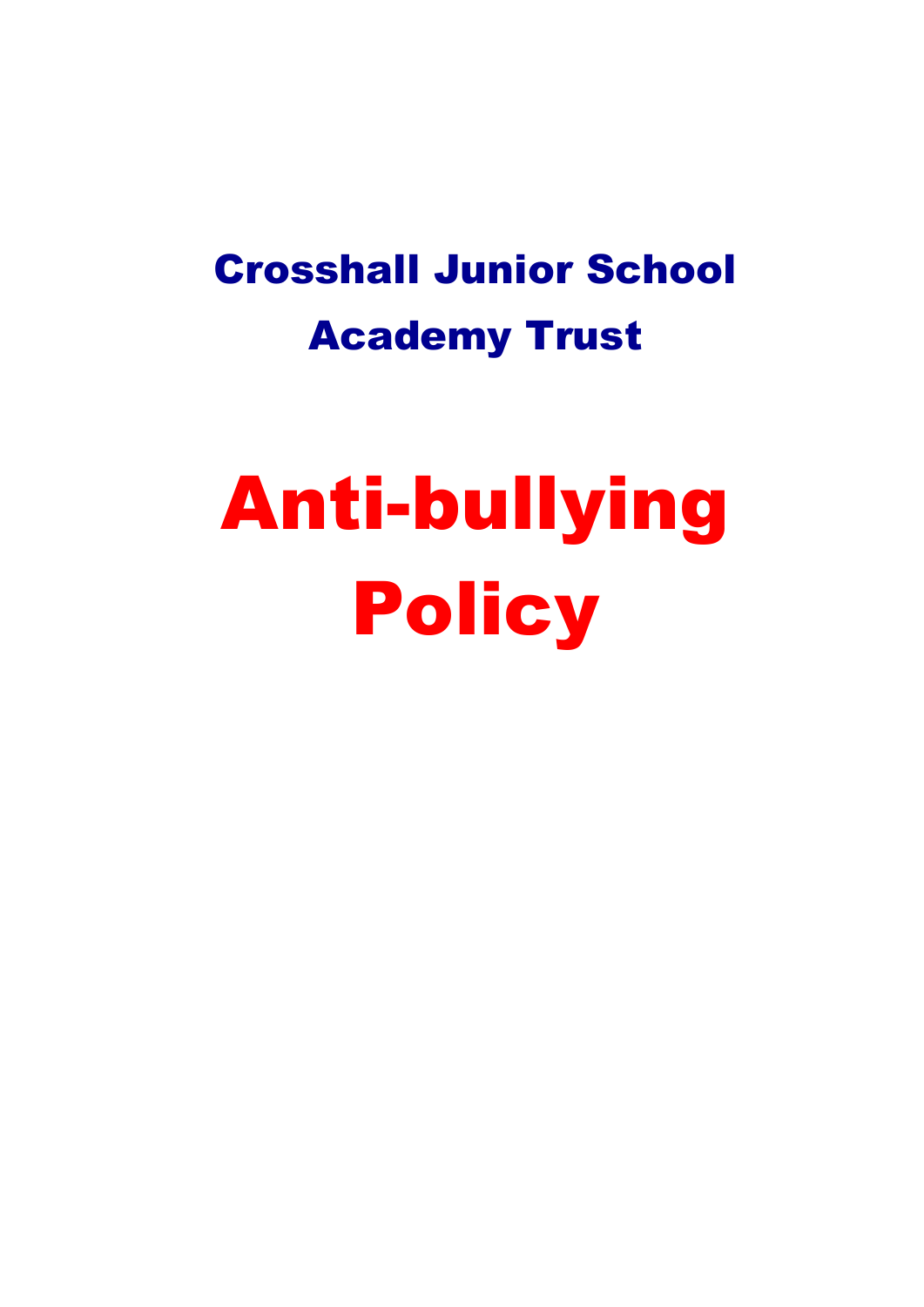## Crosshall Junior School Academy Trust Anti-bullying Policy

#### **Contents**

#### Section 1 Context including National and Local Policy and Legislation

#### Section 2 What is Bullying?

- a) Our Shared Beliefs about Bullying
- b) A Definition of Bullying
- c) Bullying Forms and Types
- d) Recognising Signs and Symptoms

#### Section 3 Implementing the Anti-Bullying Policy in our School

- a) Introduction
- b) Policy Aims
- c) Reporting Incidents of Bullying
- d) Responding to Incidents of Bullying
- e) Working with Parents/Carers
- f) Following Up, Supporting and Monitoring
- g) Prevention
- h) Delivering the Curriculum for Positive Relationships and Anti-Bullying in our School
- i) Children's Consultation and Participation
- j) Whole Staff Awareness and Training Opportunities
- k) Involving Outside Agencies
- l) Monitoring and Evaluating the Anti-Bullying Policy

#### Section 4 Appendices

- a) National Legislation and Policy Context
- b) Inspecting Schools
- c) Types of Bullying
- d) A Sample Bullying Incident Report Form
- e) Responding to Incidents of Bullying The Support Group Method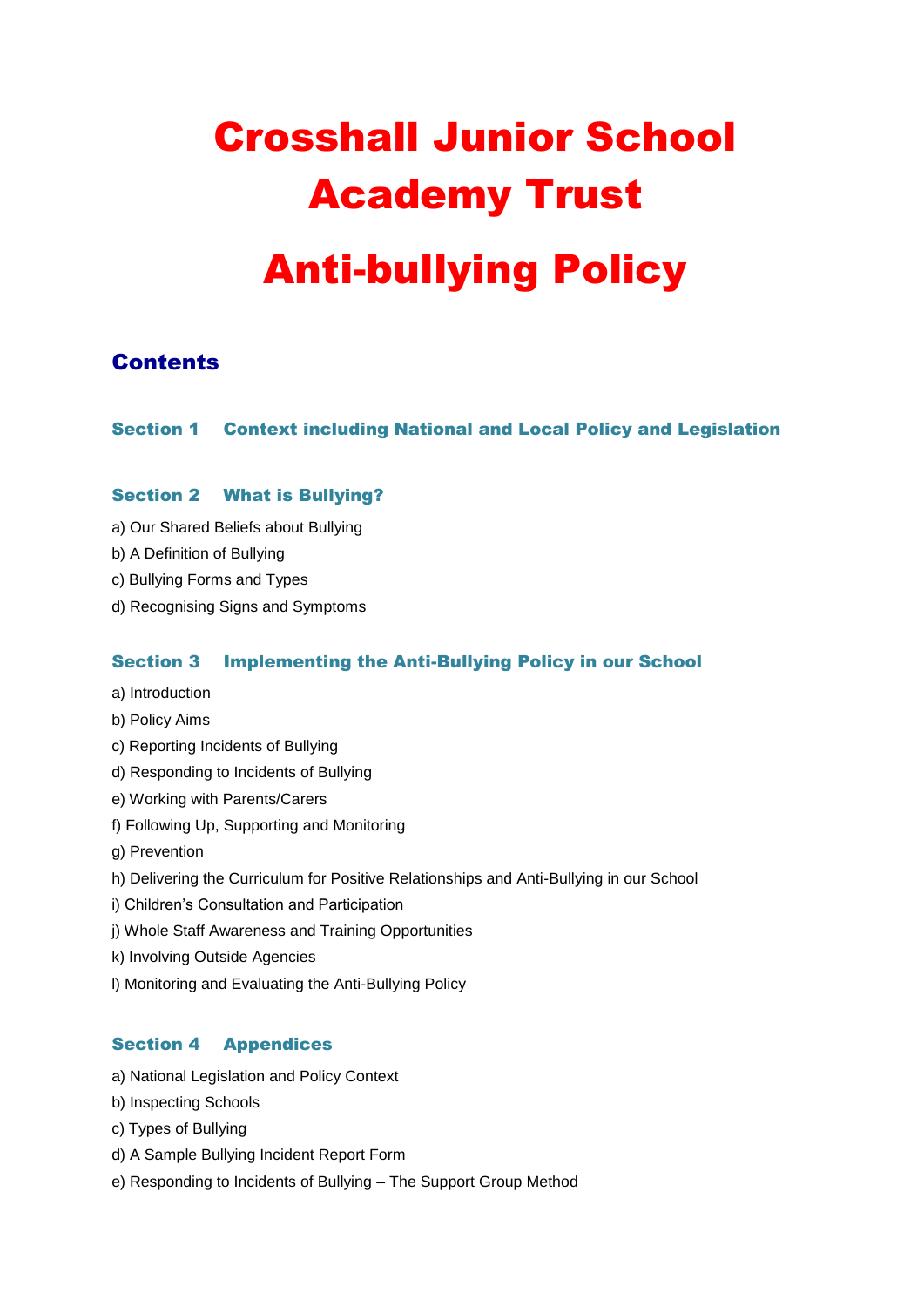## Section 1

## Context including National and Local Policy and Legislation

The profile of bullying and anti-bullying work locally and nationally has never been higher. Evidence from national and local research indicates that bullying is widespread and consultations with children and young people (CYP) repeatedly identify bullying as a key concern for them.

Protection from bullying and the right to attend education without fear is covered by a number of national legislative drivers and non statutory guidance (see appendix A National Legislative and Policy Context). In particular, The Education and Inspections Act (2006) requires every school to establish measures to encourage good behaviour and prevent all forms of bullying amongst pupils. The Equality Act (2010) requires schools to eliminate unlawful discrimination, harassment and victimisation in relation to pupils who share a protected characteristic and therefore may be vulnerable to prejudice driven bullying.

The Common Inspection Framework (2015) requires Ofsted to make a judgement on the effectiveness of leadership and management and pupils' personal development, behaviour and welfare. Under these two criteria inspections will evaluate the effectiveness of measures established by schools to address all forms and types of bullying (see appendix B Inspecting Schools).

## Section 2 What is bullying?

#### a) Our Shared Beliefs about **Bullying**

Bullying damages children's and young people's physical and mental health, including their selfconfidence and ability to build and sustain relationships. It can also destroy self-esteem sometimes with devastating consequences and with the effects lasting into adult life. Bullying undermines the ability to concentrate and learn and can impact on children's and young people's chances of achieving their full potential at school and later in life. Bullying causes harm to those who bully, those who are bullied and those who observe bullying. This school believes that all children and young people have the right to learn and work in an environment where they feel safe and that is free from harassment and bullying. The purpose of this policy is to communicate how the school aims to create a climate and school environment in which everyone agrees that bullying is unacceptable and is committed to tackling it to improve outcomes for children and young people.

## b) A Definition of Bullying

Bullying is a subjective experience that can take many forms. Various national and international definitions of bullying exist and most of these definitions have three things in common which reflect CYP's experience of bullying and evidence gained from extensive research in this area. The three common aspects in most definitions of bullying are that:

- It is deliberately hurtful behaviour
- It is usually repeated over time
- There is an imbalance of power, which makes it hard for those being bullied to defend themselves.

These factors are reflected in the DfE and Cambridgeshire Children's Families' and Adults' Services definitions of bullying:

*behaviour by an individual or group, often repeated over time, that intentionally harms another individual or group either physically or emotionally. It involves an imbalance of power, which makes it hard for those being bullied to defend themselves. Cambs CFA 2016*

At our school we define bullying as:

'Emotionally or physically harmful behaviour which is:

- Repetitive, willful or persistent
- Intentionally harmful, carried out by an individual or a group
- Based on an imbalance of power leaving the person who is bullied feeling defenceless.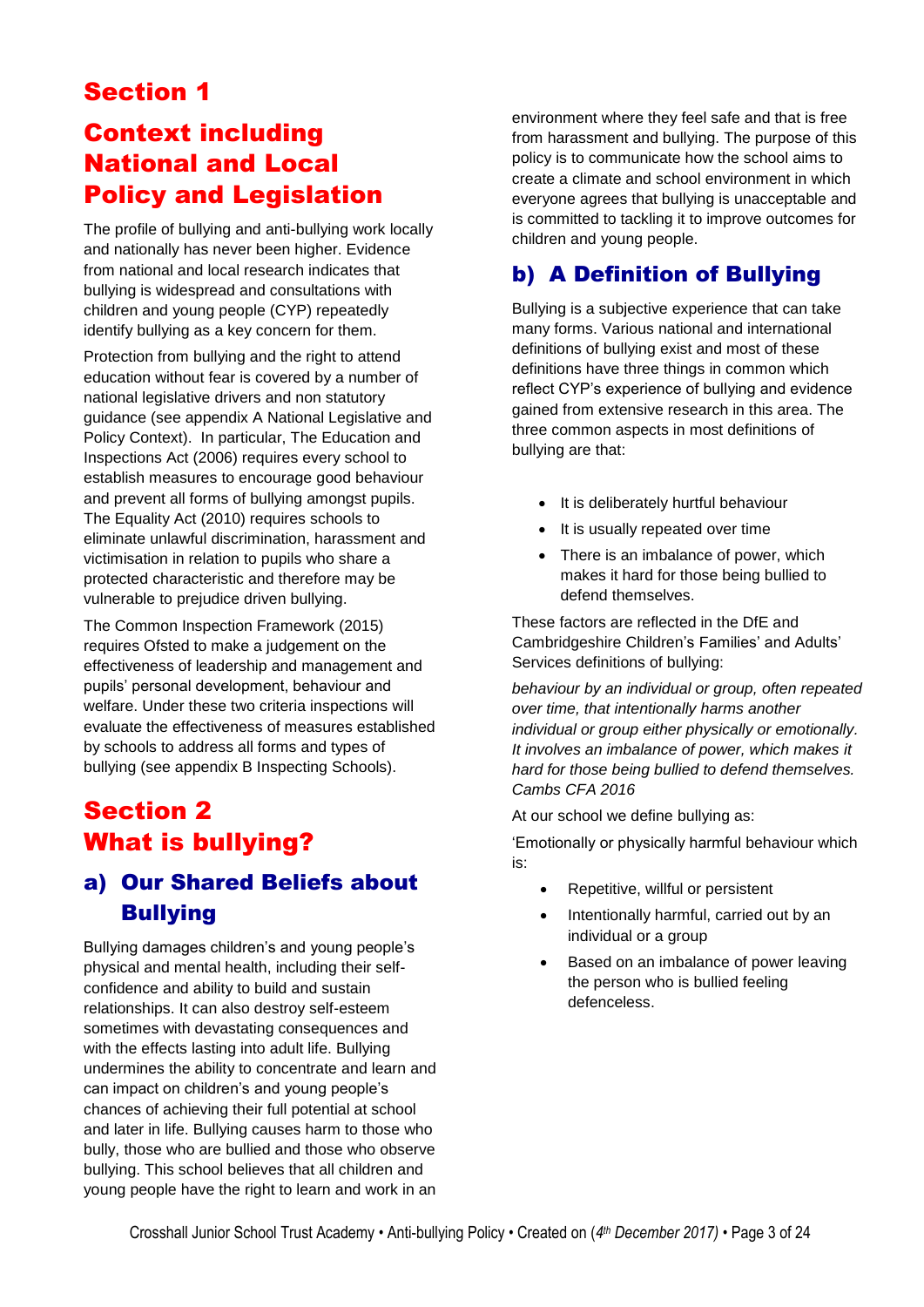For the children at our school the definition of someone who bullies is someone who:

*'Deliberately keeps on hurting you by what they do or say, someone who threatens you and makes you too frightened to tell the teacher'* (Child's voice).

## c) Bullying Forms and **Types**

#### Forms of Bullying

Bullying behaviour across all types of bullying can represent itself in a number of different forms. Children and young people can be bullied in ways that are:

**Physical** – by being punched, pushed or hurt; made to give up money or belongings; having property, clothes or belongings damaged; being forced to do something they don't want to do.

**Verbal** – by being teased in a nasty way; called gay (whether or not it's true); insulted about their race, religion or culture; called names in other ways or having offensive comments directed at them.

**Indirect** – by having nasty stories told about then; being left out, ignored or excluded from groups.

**Electronic / 'onlinebullying'** – via text message; via instant messenger services and social network sites; via email; and via images or videos posted on the internet or spread via mobile phones.

## Specific Types of Bullying

The school recognises that although anyone can be bullied for almost any reason or difference, some CYP may be more vulnerable to bullying than others. Research has identified various different types of bullying experienced by particular vulnerable groups of CYP. These include bullying related to:

- ethnic, cultural and religious backgrounds
- gender
- gender identity
- sexual identity
- special educational needs and disabilities
- being gifted or talented
- appearance or health conditions
- home circumstances e.g. young carers or looked–after children

(See appendix C Specific Types of Bullying)

The school recognises that bullying is a complex type of behaviour occurring between individuals and groups. Different roles within bullying situations can be identified and include:

- The ring-leader, who through their position of power can direct bullying activity
- Assistants/associates, who actively join in the bullying (sometimes because they are afraid of the ring-leader)
- Reinforcers, who give positive feedback to those who are bullying, perhaps by smiling or laughing
- Outsiders/bystanders, who stay back or stay silent and thereby appear to condone or collude with the bullying behaviour
- Defenders, who try and intervene to stop the bullying or comfort pupils who experience bullying.

Some CYP can adopt different roles simultaneously or at different times e.g. a bullied child might be bullying another child at the same time, or a 'reinforcer' might become a 'defender' when the ringleader is not around.

## d) Recognising Signs and Symptoms

The school recognises the fact that some CYP are more vulnerable to bullying than others and is sensitive to the changes of behaviour that may indicate that a child or young person is being bullied. CYP who are being bullied may demonstrate physical, emotional and behavioural problems. The following physical signs and behaviour could indicate other problems but bullying will be considered as a possibility:

- Being frightened of walking to or from school
- Losing self confidence and self-esteem
- Being frightened to say what's wrong
- Developing unexplained cuts, bruises and other injuries
- Unwilling to go to school, development of school phobia and unusual patterns of nonattendance
- Failing to achieve potential in school work
- Becoming withdrawn, nervous and losing concentration
- Becoming isolated and disengaged from other CYP
- Developing changes in physical behaviour such as stammering and nervous ticks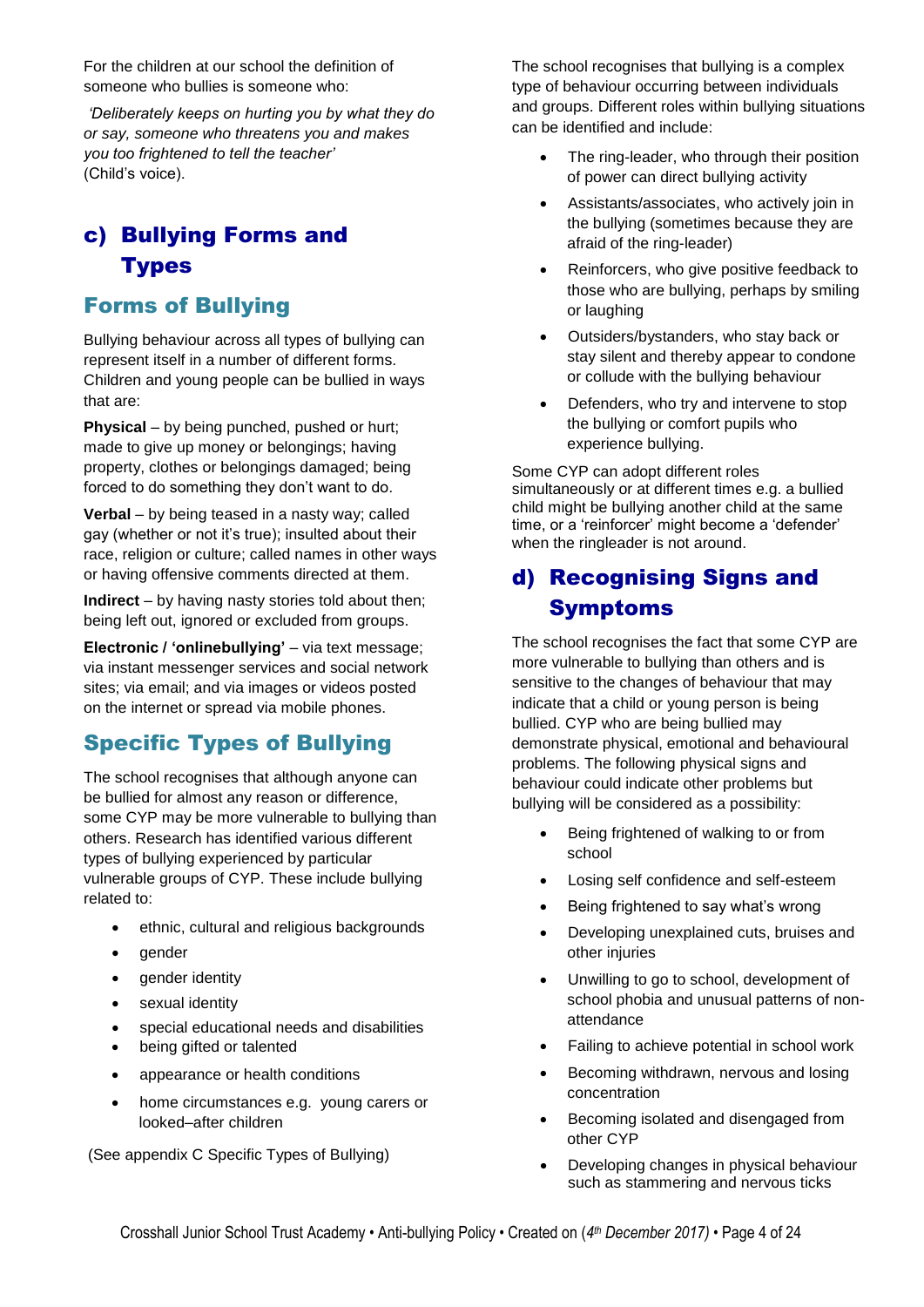- Regularly having books or clothes destroyed
- Having possessions go 'missing' or 'lost' including packed lunch and money
- Starting to steal money (to pay the perpetrator)
- Becoming easily distressed, disruptive or aggressive
- Developing problems with eating and food
- Running away
- Developing sleep problems and having nightmares
- Developing suicidal thoughts or attempting suicide.

Where CYP are exhibiting extreme signs of distress and changes in behaviour, the school will liaise with parents/carers and where appropriate, relevant health professionals and agencies such as the school nurse/G.P. and the Child and Adolescent Mental Health Service.

## e) Recognising reasons why CYP may bully

The school recognises the fact that CYP may bully for a variety of reasons. Recognising why CYP bully supports the school in identifying CYP who are at risk of engaging with this type of behaviour. This enables the school to intervene at an early stage to prevent the likelihood of bullying occurring and to respond promptly to incidents of bullying as they occur. Understanding the emotional health and wellbeing of CYP who bully is key to selecting the right responsive strategies and to engaging the right external support.

Possible reasons why some CYP may engage in bullying include:

- Struggling to cope with a difficult personal situation e.g. bereavement, changes in family circumstances
- Liking the feeling of power and using bullying behaviour to get their own way
- Having a temperament that may be aggressive, quick tempered or jealous
- Having been abused or bullied in some way
- Feeling frustrated, insecure, inadequate, humiliated
- Finding it difficult to socialise and make friends
- Being overly self orientated (possibly displaying good self esteem) and finding it

difficult to show empathy to the needs of others

- Being unable to resist negative peer pressure
- Being under pressure to succeed at all costs.

## Section 3 – Implementing the Antibullying Policy in our **School**

#### a) Introduction

This Anti-Bullying Policy is set within the wider context of the school's overall aims and values. At Crosshall Junior School:

- We promote a healthy, safe and caring environment for all pupils and staff
- We provide a broad and balanced curriculum for all our pupils, having considered gender, ability, ethnicity, religion and culture
- We promote pupils' self-esteem and emotional wellbeing and help them to form and maintain worthwhile and satisfying relationships, based on respect for themselves and for others, at home, school, work and in the community
- We prepare our pupils to confidently meet the challenges of adult life
- We provide sufficient information and support to enable our pupils to make safe choices
- Through an enriched curriculum, we provide pupils with opportunities to develop the necessary skills to manage their lives effectively
- We help our pupils to learn to respect themselves and others and move safely from childhood, through adolescence, into adulthood
- We create a wider awareness of religious, cultural and moral values within a Christian framework and respect for different ethnic groups, religious beliefs and ways of life
- We promote an inclusive ethos and a culture of mutual respect where diversity and difference are recognised, appreciated and celebrated.

Crosshall Junior School Trust Academy • Anti-bullying Policy • Created on (*4 th December 2017)* • Page 5 of 24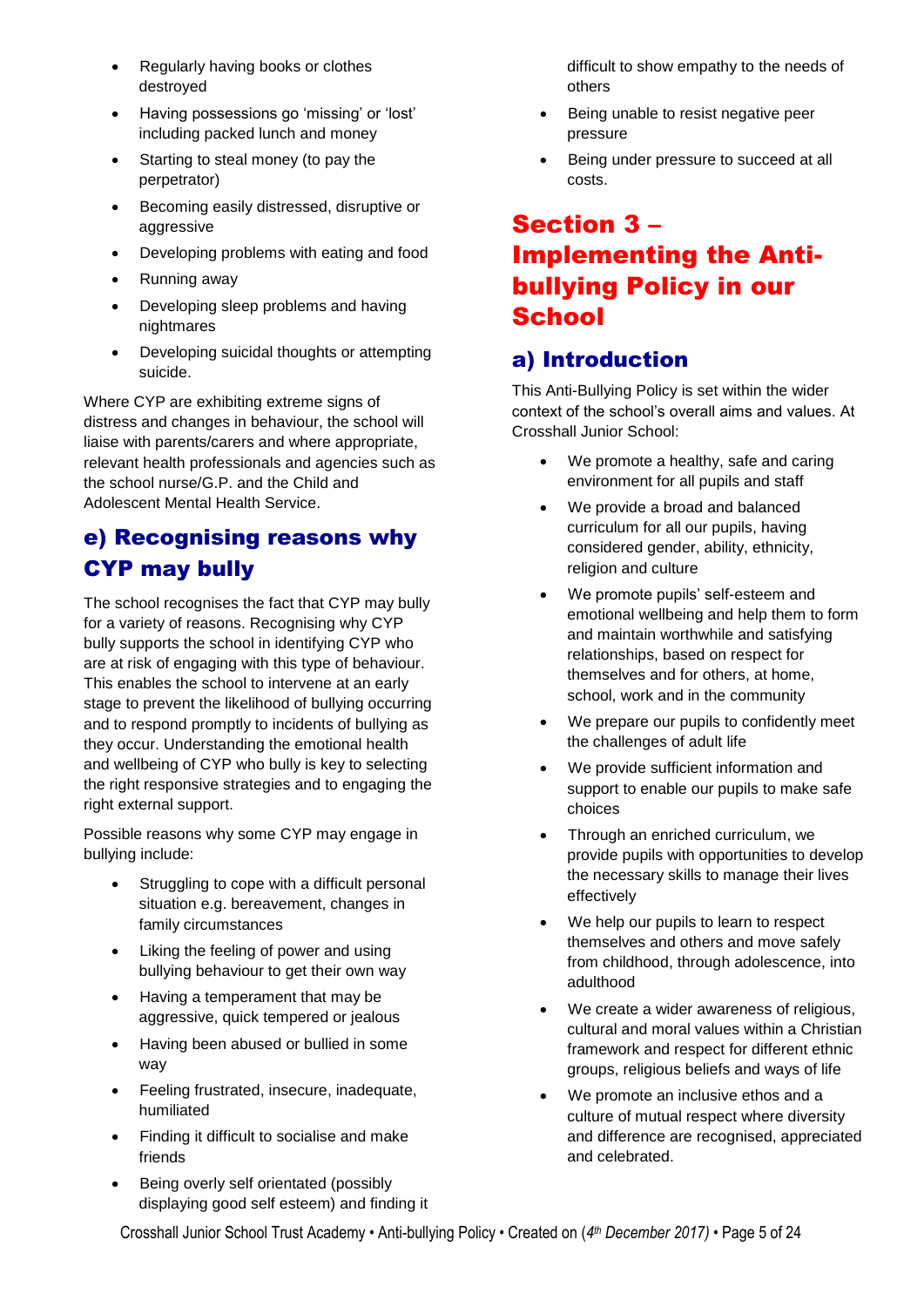Other school polices which support our Anti-Bullying Policy include those regarding Behaviour and Discipline, PSHE and Citizenship (coming 2018) Equality, Inclusion, Safeguarding and Child Protection, Intimate Care, Computer Use, Allegations, Physical Intervention, Equality and Community Cohesions, Staff Code of Conduct and British Values.

The school believes that providing a safe and happy place to learn is essential to achieving school improvement, promoting equality and diversity, ensuring the safety and well-being of all members of the school community and raising achievement and attendance. The school has allocated specific responsibility for anti-bullying work to the school's PSHE Coordinator who will support the coordination of a whole school approach to managing this important issue. This leadership role on anti-bullying includes the following core elements:

- Analysing and evaluating data to inform policy development and practice.
- Co-ordinating anti-bullying curriculum opportunities
- Overseeing the effectiveness of the school's anti-bullying prevention and response strategies
- Supporting staff to implement the school's Anti-Bullying Policy and practice.

## b) Policy Aims

This Policy aims to communicate the school's approach to involving the whole school community in developing and promoting a whole school antibullying ethos and culture. The Policy provides clear guidance on how the school intends:

- To raise the profile of bullying and the effect it has on children and young people's emotional health and wellbeing, life chances and achievement
- To make clear to everyone within our whole school community that no form of bullying is acceptable and to prevent, deescalate and /or stop any continuation of harmful behaviour
- To encourage and equip the whole school community to report all incidents of bullying, including those who have experienced being bullied and bystanders who have witnessed an incident
- To respond quickly and effectively to incidents of bullying using a restorative

approach and /or sanctions where necessary

- To apply reasonable and proportionate disciplinary sanctions to CYP causing the bullying
- To support CYP who are bullying in recognising the seriousness of their behaviour and to offer support and counselling to help them to readjust their behaviour
- To safeguard and offer support and comfort to CYP who have been bullied and provide longer term support where necessary to reduce the likelihood of negative effectives on their behaviour and self esteem.
- To address the emotional and behavioural needs of CYP who bully others to reduce the likelihood of repeated incidents of bullying
- To identify vulnerable CYP and those critical moments and transitions when CYP may become more vulnerable to bullying and provide additional support / safeguarding when needed
- To ensure all staff are trained and supported to enable them to model positive relationships
- To regularly monitor incidents of bullying and harassment and report to responsible bodies e.g. governors
- To provide a curriculum framework for Personal Social and Health Education and Citizenship that includes learning about bullying, diversity, discrimination and personal safety. (From 2018)

#### c) Reporting Incidents of Bullying

The school encourages and equips the whole school community to report all incidents of bullying, including CYP who have experienced being bullied and bystanders who have witnessed an incident. The school endeavours to provide clear, accessible and confidential incident reporting systems, which include access to:

- Teaching and support staff who are trained in listening skills and anti-bullying issues
- A designated Anti-Bullying Coordinator/ Person for Child Protection
- Worry/listening boxes which are monitored daily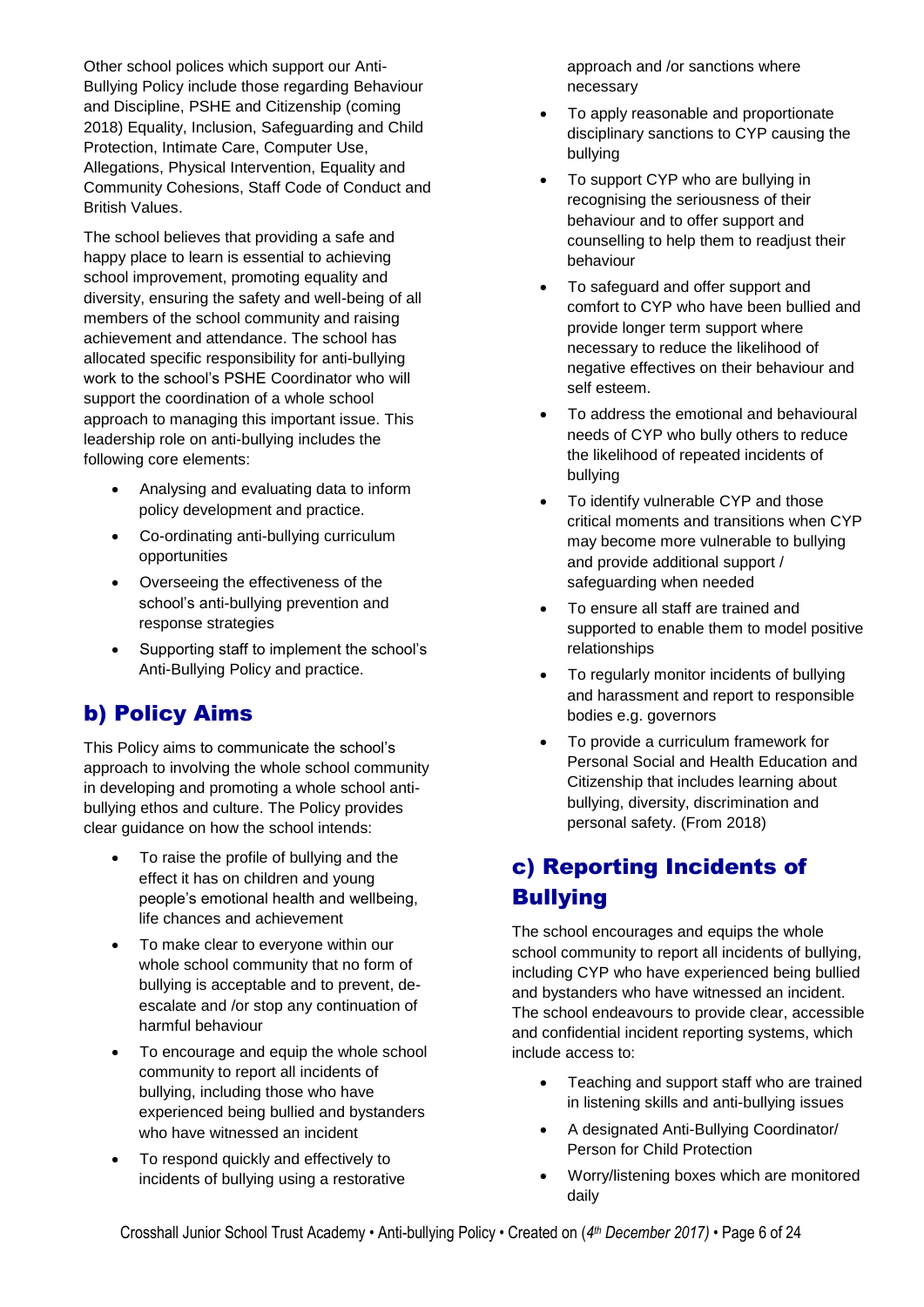- Trained peer mediators
- The school's Anti- Bullying Council (ABC/Anti- Bullying Surgery)
- Learning Mentors

The school's incident reporting systems and guidance on defining bullying and recognising the signs and symptoms of bullying in CYP are recorded and communicated to the whole school community via:

- The school's anti-bullying leaflet for CYP (coming 2018)
- School diaries (coming 2018)
- The school's anti-bullying leaflet for parents/carers (coming 2018)
- The school's prospectus/booklet
- The school's notice/information board
- The school's anti-bullying website (coming 2018)

## d) Responding to Incidents of Bullying

The school has an agreed procedure for responding consistently to incidents or allegations of bullying. Direct action to respond to incidents of bullying occurs within a context, which reminds all CYP that bullying behaviour is unacceptable to the school and will not be tolerated. At our school, all CYP are encouraged to report incidents of bullying whether they have been bullied or have witnessed bullying*.* In the first instance, the person to whom the bullying has been reported is responsible for responding to incidents of bullying. This should then be reported to the class teacher, who may in turn report it to the Head of Year, PSHE leader or SLT. The school will investigate the incident and decide on an appropriate course of action.

When responding to incidents involving any type of bullying the school will consider the situation in relation to the school's Child Protection Policy and procedures. Statutory guidance on safeguarding CYP identifies 'Emotional Abuse' as featuring 'serious bullying causing children frequently to feel frightened or in danger; or the exploitation or corruption of children'. In cases of severe or persistent bullying, staff will liaise with the Designated Person for Child Protection particularly where there are concerns that a child or young person may be suffering or likely to suffer significant harm in terms of emotional abuse.

The procedure and stages in responding effectively to bullying at our school are:

#### **Monitoring and recording behaviour and relationship issues**

The school follows a clear behaviour management system, which enables challenging behaviour and relationship problems to be identified, recorded and addressed. This process is part of the school's overall Behaviour Management Policy. It supports the detection of bullying and allows for intervention at an early stage. This system involves the school's ABCD behavior management logging system (stage forms), which are monitored by class teachers and the Deputy Heads. The school then uses the school's definition of bullying to assess situations as they arise and judge whether or not bullying has occurred or where a pattern of potential bullying behaviour may be developing.

#### **Making sure the person being bullied is safe and feels safe**

When a CYP reports being bullied, the school will acknowledge their concerns and the incident will be taken seriously. Incidents of bullying reported by witnesses are treated in the same manner and will always lead to a conversation with the targeted child.

#### **Establishing and recording what happened by listening to the targeted child**

After listening to the views and feelings of the targeted child and their account of what has happened to them, the school will record the incident appropriately using the stage forms in the ABCD behavioiur management system. Where bullying has been established as a pattern or trend, Section A of the Bullying Incident Report Form **(see Appendix D, Bullying Incident Report Form)** will be used to work with parents. Section A includes:

- Date, time incident reported
- Member of staff to whom the incident was reported
- Date, time, location of alleged incident
- Nature of the alleged incident from the perspective of the person being bullied
- Date, time when parents/carers were informed.

When an incident of bullying is reported the school will endeavour to make a written record of this incident within 24 hours of the incident occurring**.**  Written records are factual and where opinions are offered these will be based on factual evidence. Recording incidents helps to build a picture of behaviour patterns in school e.g. who, when, how, what action taken. It enables the school to manage individual cases effectively and monitor and evaluate the effectiveness of strategies.

Note: In Cambridgeshire, schools regularly report prejudice-related incidents to the local authority.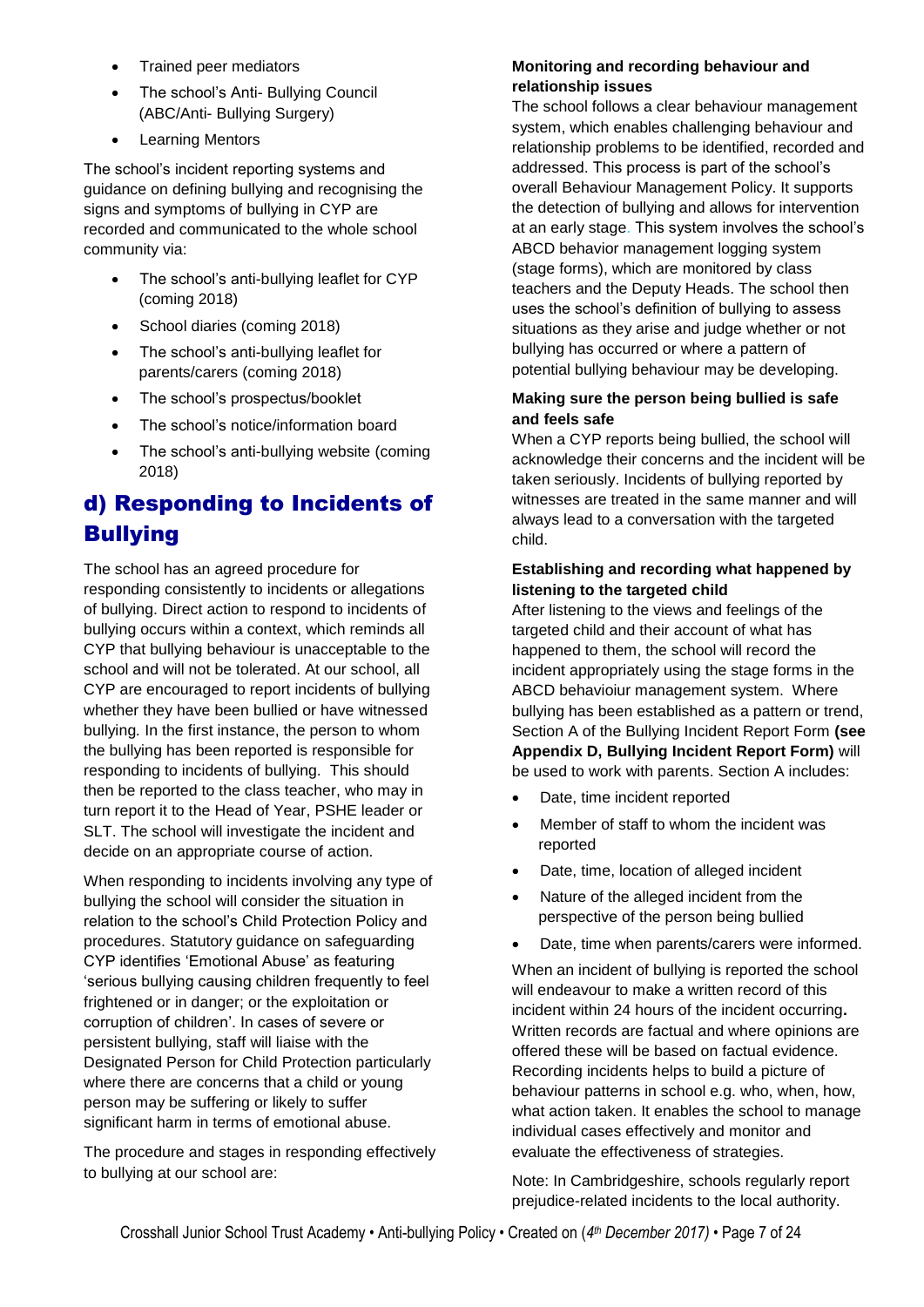This information allows the local authority to compare school trends with locality area and county trends and enables the local authority to monitor the occurrence of incidents and identify underlying trends in racist, homophobic and disability-related bullying so that appropriate and relevant training and support can be provided to schools.

**Deciding upon a response**. After listening to the account of the targeted child, the school will discuss an appropriate course of action with them. All incidents of bullying will be responded to seriously and the behaviour of those who have been bullying will be challenged.

**Consulting with parents/carers**

See **Section E Working with parents/carers** for the school's approach to informing and involving parents/carers where CYP have been involved with or affected by bullying.

### A Restorative Approach

Where appropriate, and in most cases of bullying, the school will initially consider the use of a Restorative Approach to resolve the situation. A Restorative Approach involves perpetrators of bullying, focusing on their unacceptable behaviour in an emotionally intelligent way and ensures CYP causing harm are held to account for their behaviour by enabling them to:

- Accept responsibility for the harm caused to the individual being bullied
- Accept responsibility for the harm caused to others (for example staff, friends or family)
- Recognise the need to take action to begin to repair the harm caused
- Agree a range of helpful actions to repair the harm caused, which will be monitored over an agreed period of time.

This school is currently using The Support Group Method*.* The school believes that all bullying is unacceptable but that many CYP who display anti social behaviour and lack empathy for others can be helped to understand the consequences of their actions and change their behaviour for the long term.

In situations where the school has decided to use The Support Group Method the school will complete Section C of the Bullying Incident Report Form and then refer to and follow the relevant guidance for record keeping for this particular strategy **(see Appendix E Responding to Incidents of Bullying: The Support Group Method)** rather then completing the other sections of the Bullying Incident Report Form. *(With many restorative approaches, such as the Support Group Method, it is inadvisable to interrogate and gather accounts from perpetrators and witnesses as this tends to inflame situations and is not conducive to establishing a restorative approach where perpetrators are more likely to come to terms with the harm they have caused, accept responsibility for their actions and feel compelled to change their behaviour).* 

#### Use of Sanctions

In certain cases of bullying, the school will consider the use of sanctions e.g. in cases of serious bullying such as where violence has been used or where a restorative approach has been unsuccessful in preventing further incidents of bullying. Sections A, B and C of the Bullying Incident Report Form will be completed **(see Appendix D Sample Bullying Incident Report Form)**. This will involve recording what happened by listening to the different perspectives of all those reportedly involved in the incident, including those of the bullied person, the person doing the bullying and those that have witnessed the bullying ('bystanders').

Sanctions will be applied fairly and proportionately in accordance with the school's Behaviour Management Policy, taking account of any special educational needs or disabilities that CYP may have and taking into consideration the needs of vulnerable CYP. Bullying by children with disabilities or SEN is no more acceptable than bullying by other children. However, for a sanction to be reasonable and lawful the school will take account of the nature of the CYP's disability or SEN and the extent to which they understand and are in control of what they are doing. Disciplinary sanctions are intended to:

- Impress on the perpetrator that what he/she has done is unacceptable
- Deter him/her from repeating that behaviour
- Signal to other CYP that the behaviour is unacceptable and deter them from doing it.

The consequences of bullying should reflect the seriousness of the incident. The school takes verbal and indirect bullying as seriously as physical bullying. When deciding upon appropriate sanctions for bullying the school will ensure that the sanctions address bullying behaviour in a way which does not lead to an escalation of the behaviour but instead supports a resolution to the problem. Like the school's restorative approach, sanctions for bullying are intended to hold CYP to

Crosshall Junior School Trust Academy • Anti-bullying Policy • Created on (*4 th December 2017)* • Page 8 of 24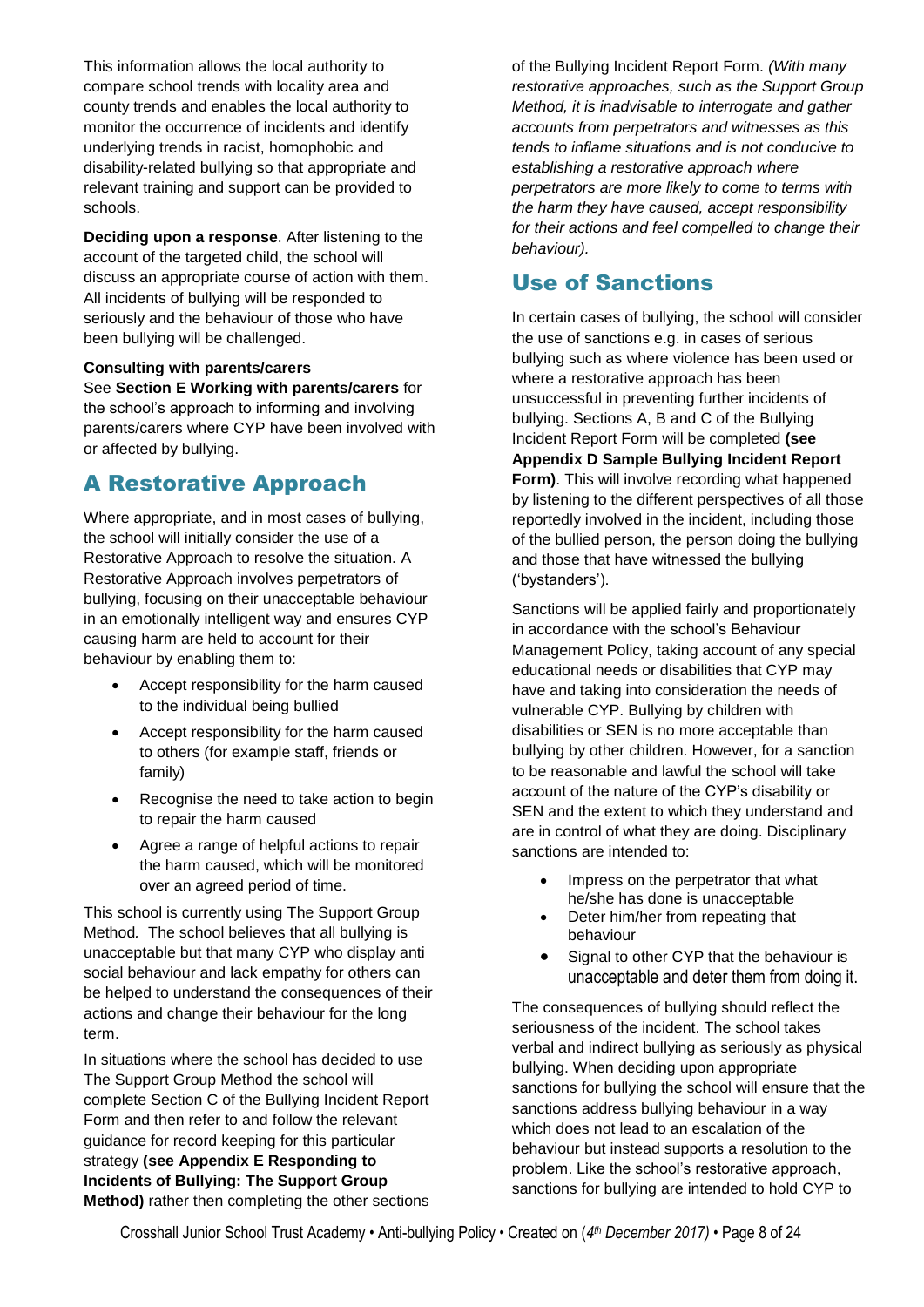account for their behaviour and ensure that they face up to the harm they have caused and learn from it. They also provide an opportunity for the CYP to put right the harm they have caused. Where appropriate the school may use sanctions in conjunction with the school's restorative approach.

The school will draw upon the school's Behaviour Management Policy and follow the system for sanctions, which includes:

- Involving the person doing the bullying to reflect on his/her behavior and develop appropriate 'fair sanctions' for his/her actions
- Removing/ separating CYP from other individuals or groups of CYP
- Removing/excluding CYP from certain whole school activities or key points in the day e.g. break times/ lunchtimes
- Withdrawing privileges
- Confiscating personal property in accordance with the school's agreed criteria, particularly where the item is being used to cause harm to others e.g. mobile phone

In the case of more serious and persistent bullying, where the perpetrator has not responded to the school's restorative strategies (see above) or sanctions, the school may consider excluding the perpetrator from the school. Some CYP who have been subjected to bullying can be provoked into violent behaviour. Where an attack has been provoked after months of persistent bullying, the school will view this behaviour differently from an unprovoked attack and will ensure that sanctions are proportionate to the circumstances.

#### **Communicating with the whole school community**

The school will communicate to the school community that the bullying has been taken seriously and has been responded to well. This will include talking to parents/carers (see section E Working With Parents/Carers). The timing of this communication will depend on the agreed responsive approach.

#### **Monitoring and following up with all parties concerned, including parents/carers to ensure that the bullying has stopped**

Part of the school's process of responding to an incident is to seek an agreement to meet at some point in the future to see whether the situation has been resolved or whether further work needs to take place. At our school, class teachers are responsible for monitoring and following up

incidents of bullying. This will include evaluating the effectiveness of the follow up strategies that have been put in place to ensure that the bullying has stopped. The school does not assume that a situation requires no further attention simply because a CYP has made no further complaints. Where a problem has not been resolved to the satisfaction of all parties the follow up strategies will be reviewed and/or further advice sought*.* The timing of this monitoring will depend on the agreed responsive approach.

#### **Responding to incidents of onlinebullying**

The school will follow the above procedures alongside the school's E-Safety policy which provides guidance on responding to different forms of onlinebullying and the safe and responsible use of technology.

#### **Responding to incidents of bullying which occur off the school premises.**

The school recognises that bullying can and does happen outside school and in the community. Bullying is a relationship issue and its occurrence reflects the ways in which CYP socialise in school and in the wider community. The school believes that bullying in unacceptable wherever and whenever it happens.

When an incident of bullying is reported and has occurred off the school site and out of school hours e.g. walking to and from school, the school will follow the guidance in the Behaviour Management/Discipline Policy on regulating the conduct of CYP at times when they are not on the premises of the school and/or not under the lawful control or charge of a member of staff.

The school encourages CYP to seek help and to tell us about incidents of bullying that happen outside the school so that the school can:

- Raise awareness among the whole school community of possible risks within the community e.g. trouble spots/ gang,
- Alert colleagues in other schools whose pupils are bullying off the school premises
- Make contact with local police officers and representatives from the Youth Service, Locality Teams and other organisations (including sports clubs and voluntary organisations)
- Map safe routes to school in the event of a CYP being bullied on their journey to school
- Offer CYP and parents/carers strategies to manage bullying off the school premises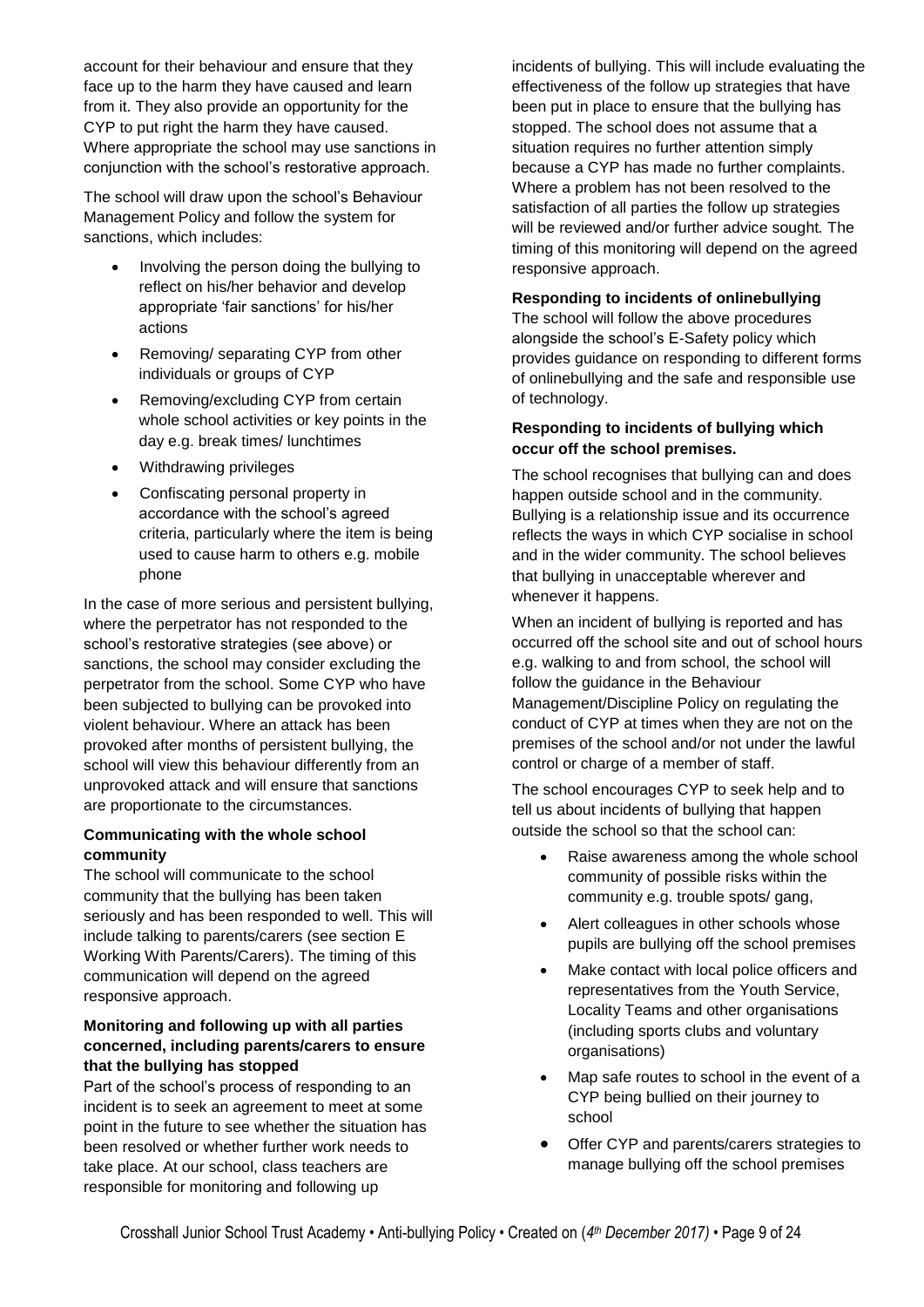e.g. guidance on how to keep safe on the internet and when using technology.

#### e) Working with Parents /Carers

Where the school has become aware of a bullying situation, parents/carers of the child/young person who is being bullied will be informed. Parents/carers will be contacted via a phone call/ email and may be invited to the school to discuss their child's situation. The school will endeavour to involve parents/carers of children who have been bullied constructively at an early stage to support the process of working together to find ways of resolving the situation and bringing about reconciliation. The outcome of the meeting and agreed actions/responses will be recorded by the school on the school's Bullying Incident Report Form **(see Appendix D Sample Bullying Incident Report Form)**. The school will work alongside those parents/carers whose children have been bullied to support them in developing their children's coping strategies and assertiveness skills where appropriate.

The school takes parents/carers reporting bullying seriously. Parents/carers are initially encouraged to refer their concerns to the class teacher. Senior members of staff such as Heads of Year, the Anti-Bullying Coordinators, Deputies/Heads will be involved where appropriate. Parents/carers are encouraged to note details of the incident to share with the class teacher/member of staff. Again, a record of the incident and the agreed actions/response made at the meeting will be recorded by the school and added to the school's Bullying Incident Report Form **(see Appendix D Sample Bullying Incident Report Form)**. The school will discuss the possible responsive options with the parents/carers and the bullied child and agree a way forward.

Where a Restorative Approach has failed to modify the behaviour of a perpetrator and the bullying is continuing or when sanctions are to be used, the parents/carers of the perpetrator will be invited to the school to discuss their child's behaviour. The outcome of the meeting and agreed actions/responses will be recorded by the school on the school's Bullying Incident Report Form **(see Appendix D Sample Bullying Incident Report Form)**. The school adopts a problem solving approach with parents/carers e.g. *'It seems your son/daughter and (other child) have not been getting on very well'* rather than '*your son/daughter has been bullying….*' While the school firmly believes that all bullying is unacceptable and that

the perpetrators should be made to accept responsibility for their behaviour and make amends, the school understands that a cooperative ethos is desirable when trying to reach a resolution that is effective and long lasting. Parents/carers of those causing the bullying will also have support to come to a balanced view of what is happening and appreciate their role in helping their children to learn about the consequences of their actions and adopt alternative ways of behaving.

The school ensures that staff and all parents/carers remain fully aware of the measures that have been put into place to prevent the occurrence of further incidents. Follow up appointments are made with parent/carers to share these agreed measures and to monitor their success in preventing further bullying.

Guidance for parents/carers regarding advice on recognising the signs and symptoms of bullying in CYP and how to approach the school to register concerns/incidents and seek support is available via the:

- School's anti-bullying leaflet for parents/carers (coming 2018)
- School's prospectus / website (coming 2018)
- School's notice/information board
- School's anti-bullying website
- School's positive relationships/behaviour and anti-bullying awareness events

## f) Following Up / Supporting and Monitoring

After following the school's procedures for responding to an incident of bullying (see section **Responding to Incidents of Bullying**), the school will consider employing further longer term measures/strategies to minimise the risk of bullying occurring in the future and to ensure that CYP feel safe. Strategies include longer-term support for all parties including the person being bullied, bystanders and the person who has perpetrated the bullying. Many of the school's strategies include problem solving processes, which enable on-going situations to be disentangled and explored, and help to reveal underlying issues. Many of the following strategies involve active participation from CYP and involve CYP helping themselves and each other. Some strategies form part of the school's anti-bullying preventative work. Our strategies include: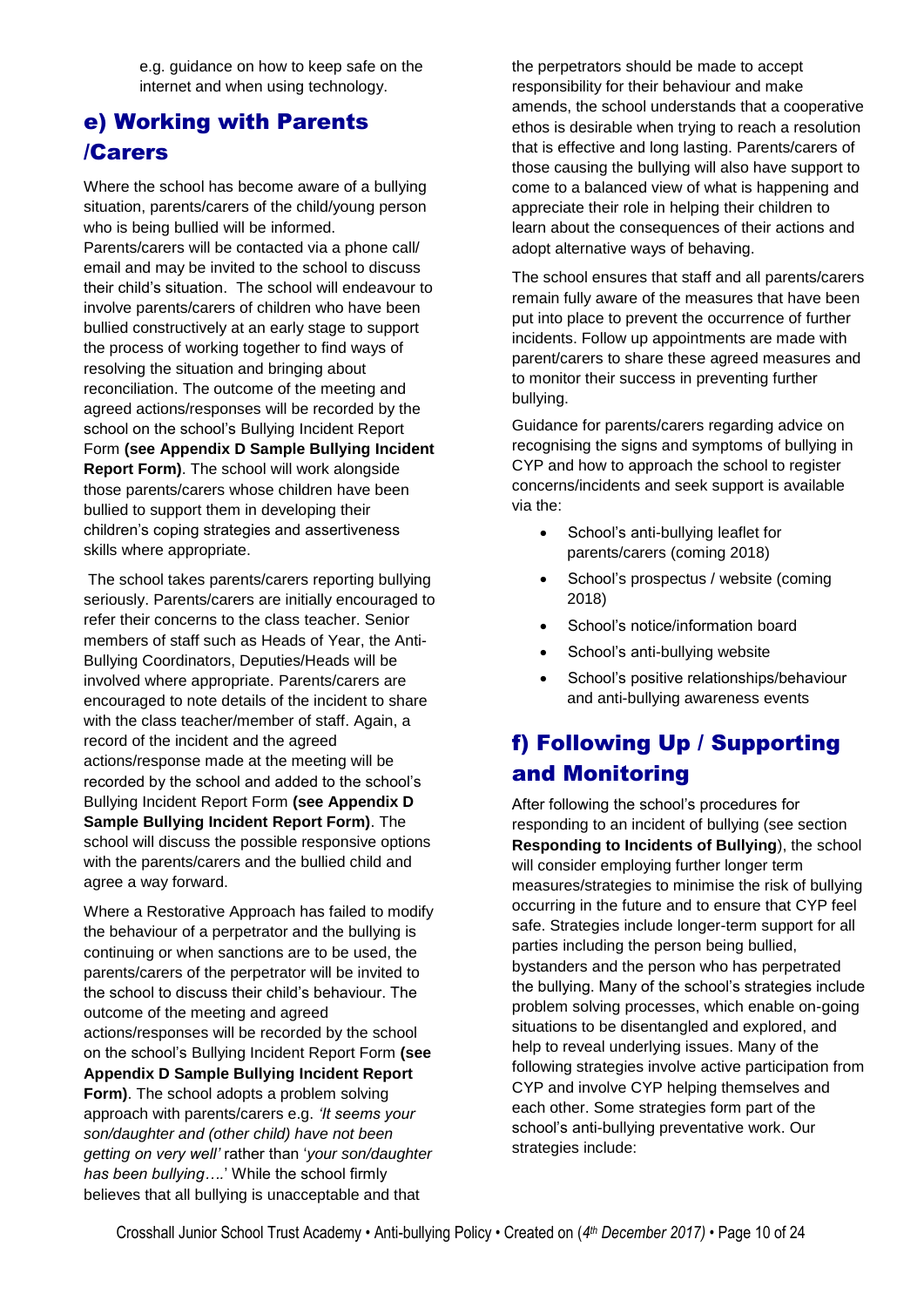- Providing opportunities for class/ tutorial or Circle Time where CYP can explore the needs of their peers. These are planned sessions in which the teacher facilitates a safe and positive environment for CYP to take turns, if they choose to talk about an issue of concern. The whole group is encouraged to listen carefully and discuss ways to help the individual in a problem solving way. (Coming 2018)
- Accessing support from external agencies and professionals including educational psychologists, Child and Adolescent Mental Health Service (CAMHS), Specialist Teaching Services, Race Equality and Diversity Services.
- Providing opportunities for CYP who have been bullied or are bullying to attend social skills groups to develop emotional resilience and learn skills in assertiveness, listening, negotiating and empathising with others.
- Providing a Friendship Club where CYP can attend to discuss their friendship problems and receive support and advice from peers, some of whom may be trained mentors or have experienced similar distress and friendship problems. (Coming 2018)

#### g) Prevention

The school believes that the whole school community should work together to reduce bullying as part of our efforts to promote a positive and inclusive whole school ethos and create a safe, healthy and stimulating environment. Alongside the school's responsive strategies for dealing with incidents of bullying, the school adopts, as part of our pastoral support system, a whole school approach to implementing proactive and preventative interventions to reduce bullying. These interventions are implemented at a school, class and individual level. Our approaches include:

- Implementing an effective school leadership that promotes an open and honest anti-bullying ethos
- Adopting positive behaviour management strategies as part of the school's Behaviour Management Policy
- Implementing a whole school approach to the teaching of PSHE and Citizenship and the implementation of the Social and Emotional Aspects of Learning Programme (SEAL) (Coming 2018)
- Implementing a Personal Safety Programme as identified in the Cambridgeshire Personal Development Programme (Coming 2018)
- Ensuring that the school's anti-bullying statement is actively promoted in assemblies and other formal occasions, as well as displayed around the school
- Providing training on behaviour management and anti-bullying for all relevant staff including midday supervisors
- Providing a school council and regular Circle Time, enabling CYP to talk about their feelings and concerns in a safe environment and to enable them to share concerns about bullying
- Providing peer support systems such as peer mediators and friendship benches (coming 2018)
- Participating in the annual national Anti-Bullying Week and supporting learning on bullying though whole school activities, projects and campaigns
- Reviewing the development and supervision of the school inside and outside including the outdoor areas and playground to ensure provision is safe, inclusive and supports CYP's emotional wellbeing.
- Providing confidential communication systems such as Listening Boxes, peer mediators and Learning Mentors, and working with CYP to identify key individuals with whom they can confide
- Providing publicity, including information leaflets for CYP and parents/carers to raise awareness of bullying and support those who are being bullied or have witnessed bullying to report incidents and seek help (Coming 2018)
- Providing social skills groups for vulnerable individuals and groups
- Providing Friendship Clubs (coming 2018)
- Providing cross year group family systems to allow CYP from different age groups to socialise and support each other (coming 2018)
- Providing a transition programme to support CYP moving across year groups and key stages.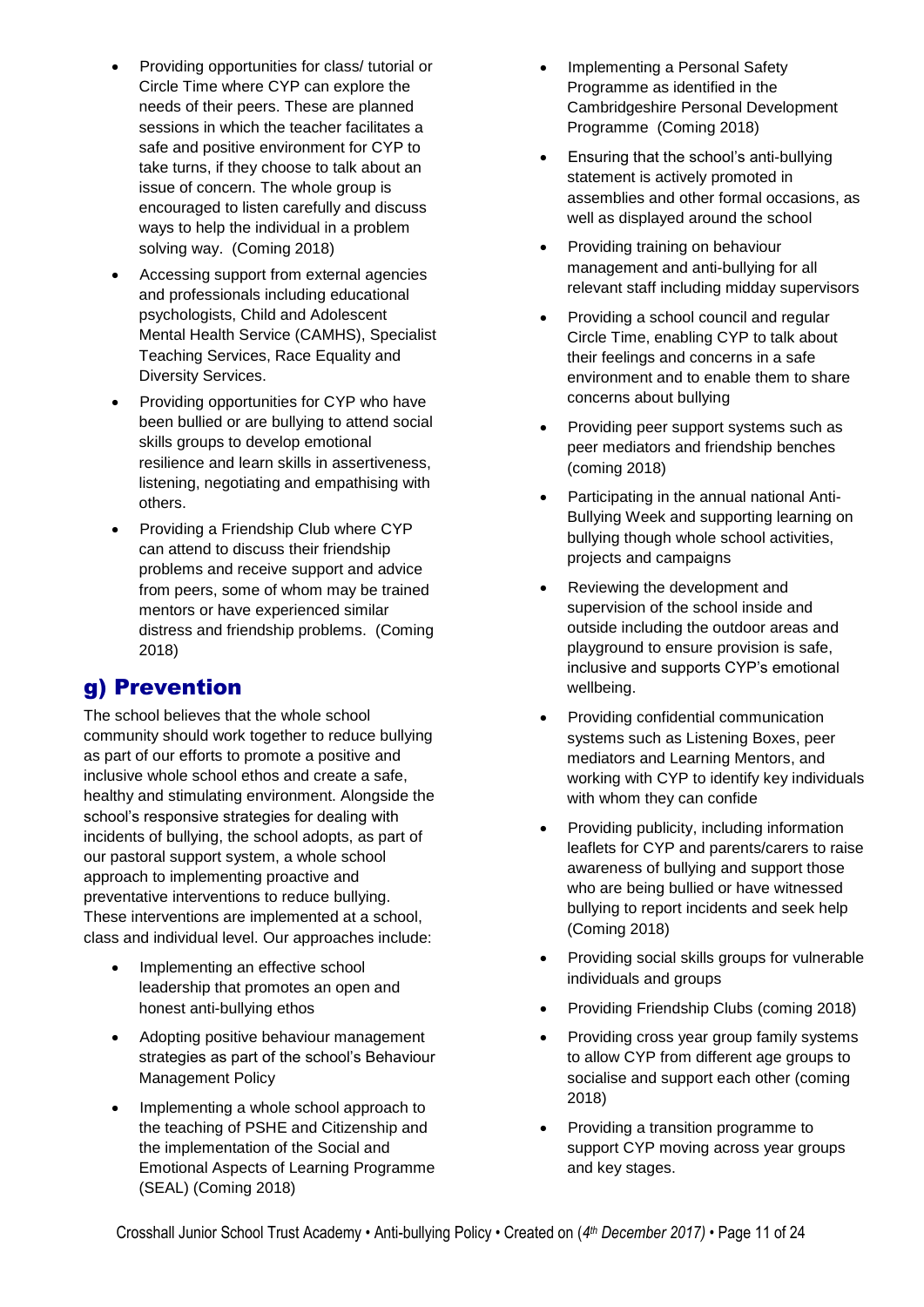- Providing information on support agencies such as ChildLine and Family Lives including telephone numbers for help lines and addresses for supportive websites (coming 2018)
- Liaising with members of the community and engaging in community initiatives and safer school partnerships (coming 2018)
- Working in partnership with other schools/local authority services on antibullying initiatives (coming 2018)

## h) Delivering the Curriculum for Positive Relationships and Anti-Bullying in our school

The school acknowledges the role of the PSHE and Citizenship curriculum in preventative work on bullying. The PSHE and Citizenship curriculum supports the development of CYP's self esteem and their emotional resilience and ability to empathise with others. The curriculum provides opportunities for CYP to learn and develop the skills they need to identify manage and challenge incidents of bullying as well as providing opportunities for CYP to learn about bullying in relation to the wider context of diversity and inclusion.

- The school adopts the Primary/Secondary Cambridgeshire Personal Development Programme for PSHE and Citizenship in which learning related to bullying, diversity and difference is covered within themes such as Myself and My Relationships, Citizenship and Healthy and Safer Lifestyles (coming 2018)
- The school is also implementing the Social and Emotional Aspects of Learning Programme (SEAL) as part of the Cambridgeshire Personal Development Programme (coming 2018)
- The school also uses the Cambridgeshire Education Child Protection Service's Personal Safety units of work as part of the Cambridgeshire Primary Personal Development Programme (coming 2018)
- The school recognises and participates in the national Anti-Bullying week, which provides an annual intensive focused week on the subject of recognising and combating bullying.

Work on bullying as part of the PSHE and Citizenship curriculum is taught through:

- Designated lessons/focused events/ health weeks
- Other curriculum areas such as Citizenship, Religious Education, Humanities, History
- Enrichment activities such as visits from the Life Education Centre, drama groups/Theatre in Education, outside agencies.

See the school's PSHE and Citizenship policy (coming 2018) for further detailed information on curriculum planning, teaching methodologies and teaching resources.

## i) Children and Young People's Consultation and Participation

The school considers listening to the voices of CYP and actively seeking their views and opinions regarding bullying as an important part of our preventative work. The school regularly audits the way in which bullying is being addressed which includes, listening to CYP and ensuring they are given the opportunity to speak out, and have their voices heard on their experiences of bullying. CYP are actively encouraged to participate in identifying both the problems and solutions to bullying; reviewing and developing the school's Anti-Bullying Policy and practice and engaging in initiatives to support an anti-bullying ethos in school. CYP actively participate in:

- Identifying when and where bullying could occur
- Identifying new forms of bullying e.g. types of onlinebullying
- Making decisions about how to address and tackle bullying
- Reviewing the development and delivery of the taught curriculum, focusing on aspects of bullying and discrimination
- Learning how to play an active role in challenging bullying such as engaging in peer support schemes such as buddying, mentoring and mediating.

The school adopts a number of democratic methods/systems for promoting pupil consultation including: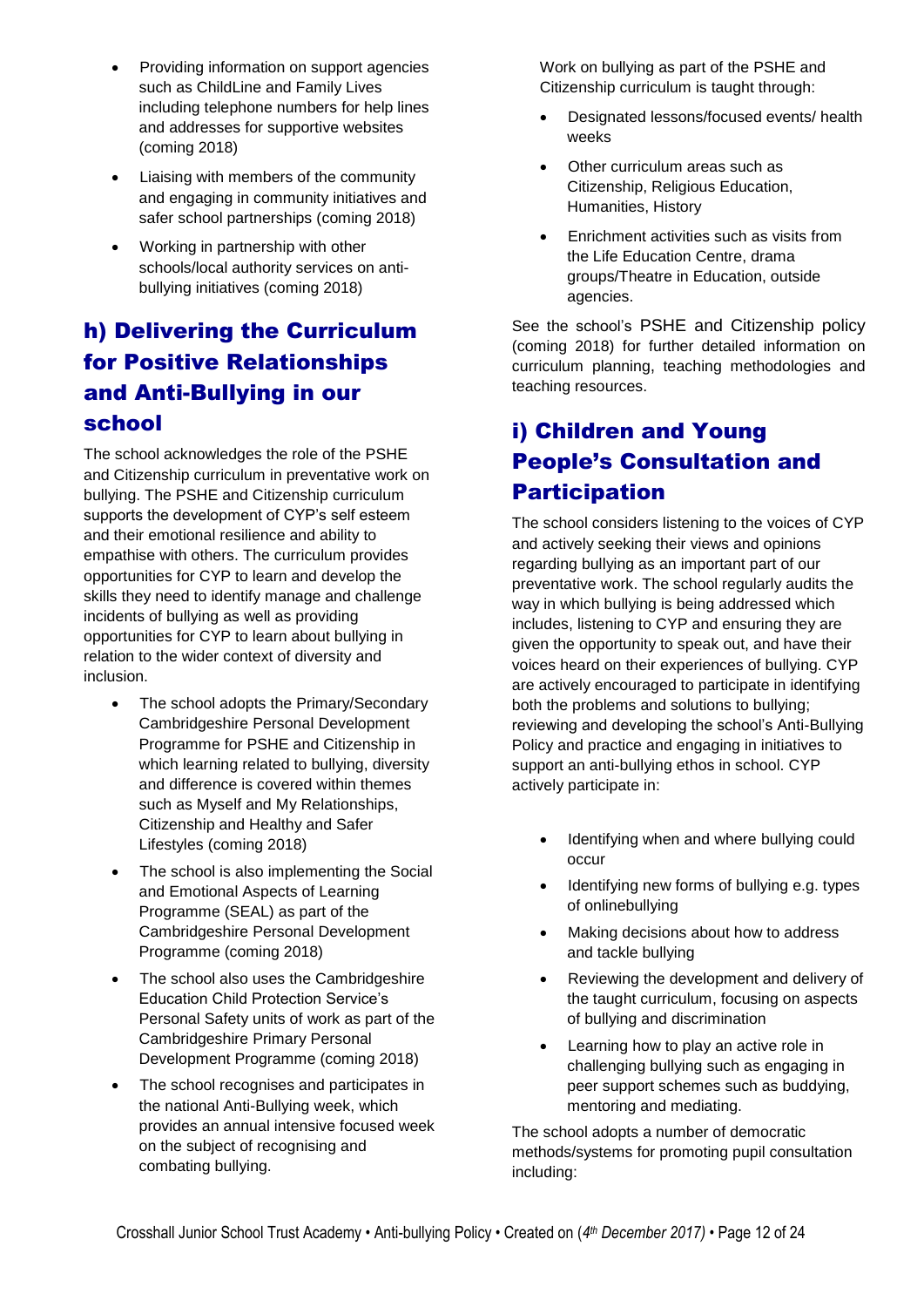- Class and school councils, house groups, anti-bullying advisory groups (coming 2018)
- Focus groups and face to face discussions with small groups of CYP (coming 2018)
- Active learning and interactive learning techniques included in PSHE and Citizenship such as mind mapping sessions, role play, puppets, group work and creative arts (coming 2018)
- Surveys including questionnaires, Draw and Write and research designed and carried out by CYP (coming 2018)
- Listening systems such as suggestion boxes, graffiti walls, peer mentors and discussion pages on the school's website

## j) Whole Staff Awareness and Training Opportunities

The school endeavours to ensure that teachers and other adults working with CYP are equipped with the necessary skills and knowledge to identify and address all types and forms of bullying effectively and safely. Training will include recognising the signs of bullying in CYP and how to identify vulnerable CYP who may be susceptible to being bullied or becoming actively involved in bullying and bullying type behaviour. Training for staff is provided to ensure that they feel competent and confident in appropriately challenging bullying. Training also provides staff with a clear understanding of the school's Policy and procedures on preventing and responding to incidents of bullying, including providing short and long term support to those affected by bullying. The school's approach to anti-bullying work is included within induction programmes for new staff (including temporary and supply staff). The views of staff are sought as part of the school's review and evaluation of the Anti Bullying Policy and used to inform developments and enhance the school's anti-bullying ethos and practice.

### k) Involving Outside Agencies

The school seeks the support and guidance from relevant local and national agencies and organisations that work collectively to ensure that those who work with and support CYP are equipped with the skills and knowledge to address bullying effectively. Local support and guidance is accessed from county wide services and through liaison with the school's multidisciplinary Locality Team and voluntary agencies.

## l) Monitoring and Evaluating the Anti-Bullying Policy

The school's Anti-Bullying Policy and practice is regularly monitored and evaluated to ensure its effectiveness. This process includes reviewing the school's definition of bullying and identifying new types and forms of bullying as they emerge. The Policy review is coordinated by the SLT, the school anti-bullying strategic leader and the PSHE governor and involves monitoring and evaluating anti-bullying preventative and responsive strategies to ensure the school's practice is effective and successful in fostering an ethos that inhibits bullying and promotes inclusion and respect for diversity.

The review process involves collecting data on the prevalence of bullying at the school and gathering the views and different perceptions of the whole school community including staff, governors, CYP (see section 3i) and parents/carers using a range of methods such as:

- Surveys and questionnaires (coming 2018)
- Focus groups and interviews (coming 2018)
- Whole school audit tools (coming 2018)

The school regularly analyses behaviour records and records of bullying incidents to identify patterns of behaviour regarding individuals and groups of CYP, and places and times where bullying may be occurring. Other informative data includes:

- Records of peer support initiatives or playground projects
- Parental complaints to the school or local authority regarding bullying
- Records of the Educational Welfare Service identifying where bullying is a factor in non-attendance
- Exclusion data relating to bullying
- Risk assessment for CYP who exhibit sexually inappropriate or harmful behaviours
- Transfer and admissions data, specifically requests for transfer due to bullying or harassment
- Outcomes achieved as part of the school's work on promoting children's wellbeing
- Information contained in School Development Plans.

The results of the review are used to inform areas for school development, which are included in the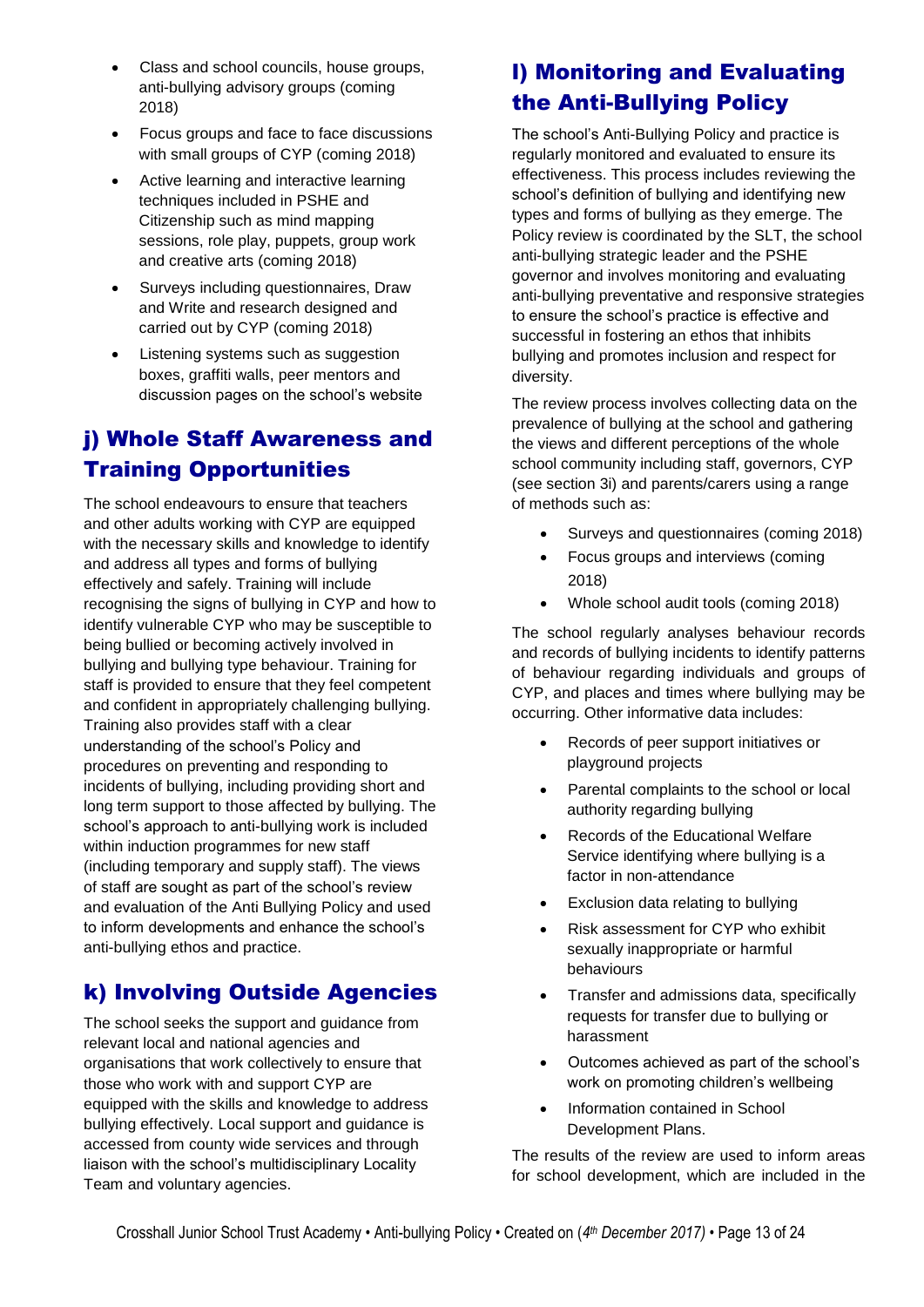School Development / Improvement Plan and other appropriate actions plans.

The policy is reviewed every 2 years Review date: December 2019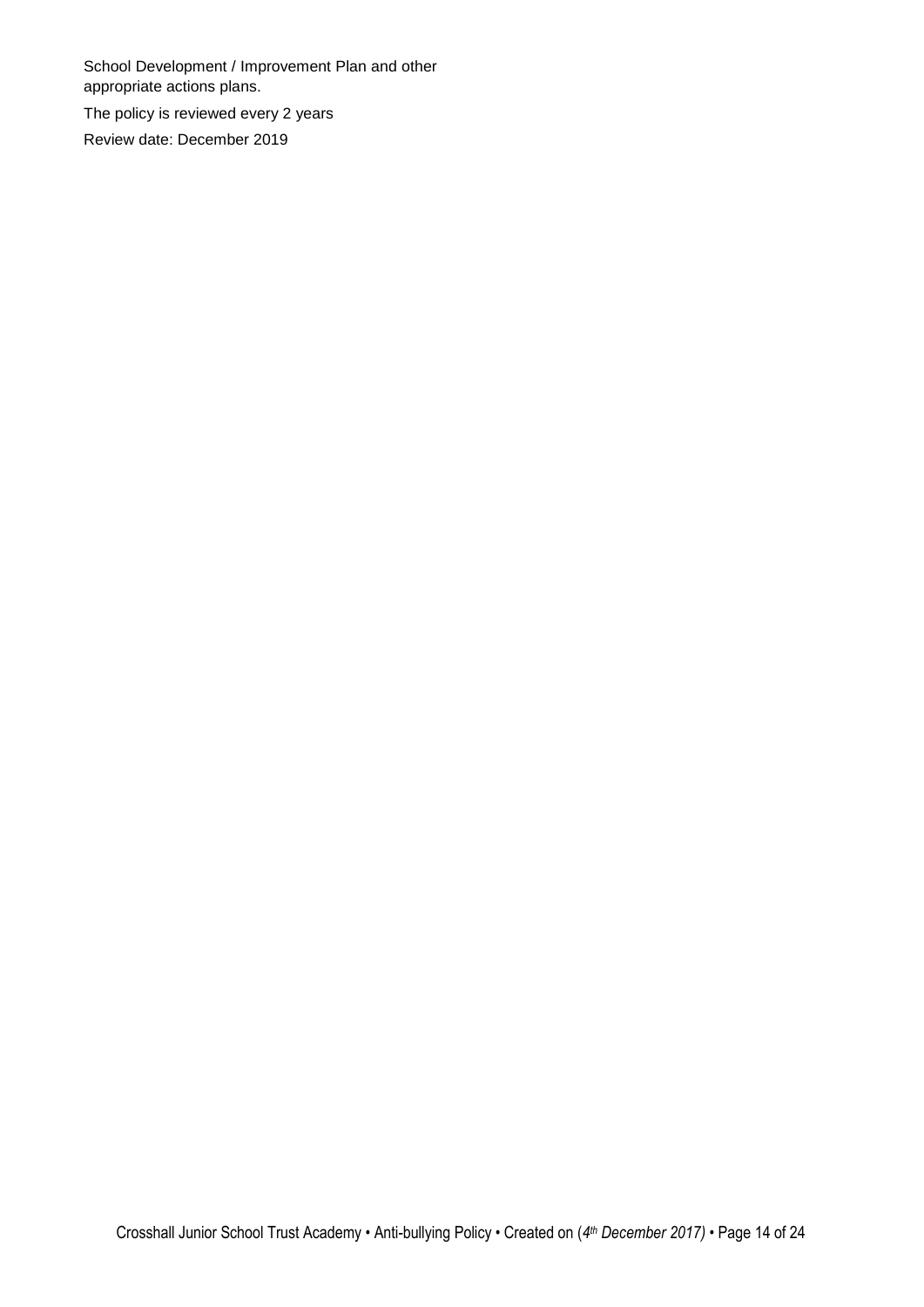## Section 4 – Appendices

## Appendix A - Bullying: National Legislative and Policy Context

#### **The Schools Standards & Frameworks Act**

**(1998)** sets out the expectation that all schools are required by law to have an Anti-Bullying Policy. Children and young people should be involved in both the development and the monitoring of the Anti-Bullying Policy by being encouraged to discuss the policy and its effectiveness (compatible with Article 12 of United Nations Convention on the Rights of the Child 1989).

**The Education Act (2002)** gives schools and local authorities a legal duty to safeguard and promote the welfare of children and young people. Guidance that shows how this duty applies, issued by the DfES, refers specifically to bullying as an issue that needs to be considered as part of keeping children and young people safe (DfES 2004). More recently a new section has been added to this act, which introduces a duty on schools' governing bodies to promote community cohesion.

**The Education (Independent School Standards) Regulations (2014)** imposes a statutory duty on Academies/Free Schools to ensure that an effective anti-bullying strategy/policy is drawn up and implemented.

**The Education Act (2011)** provides schools with legal powers to search for and confiscate items that may have been used to bully or intimidate including electronic devices.

**The Education and Inspections Act (2006)**  imposes a statutory duty on governing bodies to promote wellbeing in the context of 'Every Child Matters' and the Children Act (2004). The act also creates a clear, statutory power for members of school staff to impose disciplinary powers for inappropriate behaviour of pupils; enables head teachers as far as is reasonable, to regulate and take action on behaviour that occurs outside the school premises and when a member of staff is not in charge of the students. This can relate to any bullying incidents occurring anywhere off the school premises such as on school or public transport, outside the local shops or in a town or village centre.

**Criminal Law** Although bullying in itself is not a specific criminal offence in the UK, it is important to bear in mind that some types of harassing or threatening behaviour – or communication- could be a criminal offence, for example under the **Protection from Harassment Act (1997),** the **Malicious Communication Act (1988),** the **Communications Act (2003)** and the **Public Order Act (1986).** If school staff feel that an offence has been committed they should seek assistance form the police. For example, under the Malicious Communication Act (1988), it is an offence for a person to send an electronic communication to another person with the intent to cause distress or anxiety or to send an electronic communication which conveys a message which is indecent or grossly offensive, a threat or information which is false and known or believed to be false by the sender.

**The Crime and Disorder Act 1998 and The Anti Social Behaviour Act (2003)** state that schools, youth clubs and other educational settings should liaise with their local police officers where acts of bullying become criminal e.g. harassment, assault, wounding and causing grievous bodily harm with intent, or the carrying of weapons.

**Equality Act (2010)** brings together a raft of discrimination acts, regulations and codes of practice into one single act. It covers a number of protected characteristics. Those relevant for schools provision are: disability, gender reassignment, pregnancy and maternity, race, religion or belief, sex and sexual orientation. Schools and colleges must:

- Eliminate unlawful discrimination, harassment and victimisation
- Advance equality of opportunity between people who share a protected characteristic and those who do not share it
- Foster good relations between people who share a protected characteristic and those who do not share it.

This act is vital for the prevention of prejudicerelated bullying in schools.

**The Children Act (2004)** sets out the expectation that all professionals who work with children and young people are expected to work towards the five outcomes for children:

- 1. Be Healthy
- **2. Stay Safe**
- 3. Enjoy and Achieve
- **4. Make a Positive Contribution**
- 5. Achieve Economic Wellbeing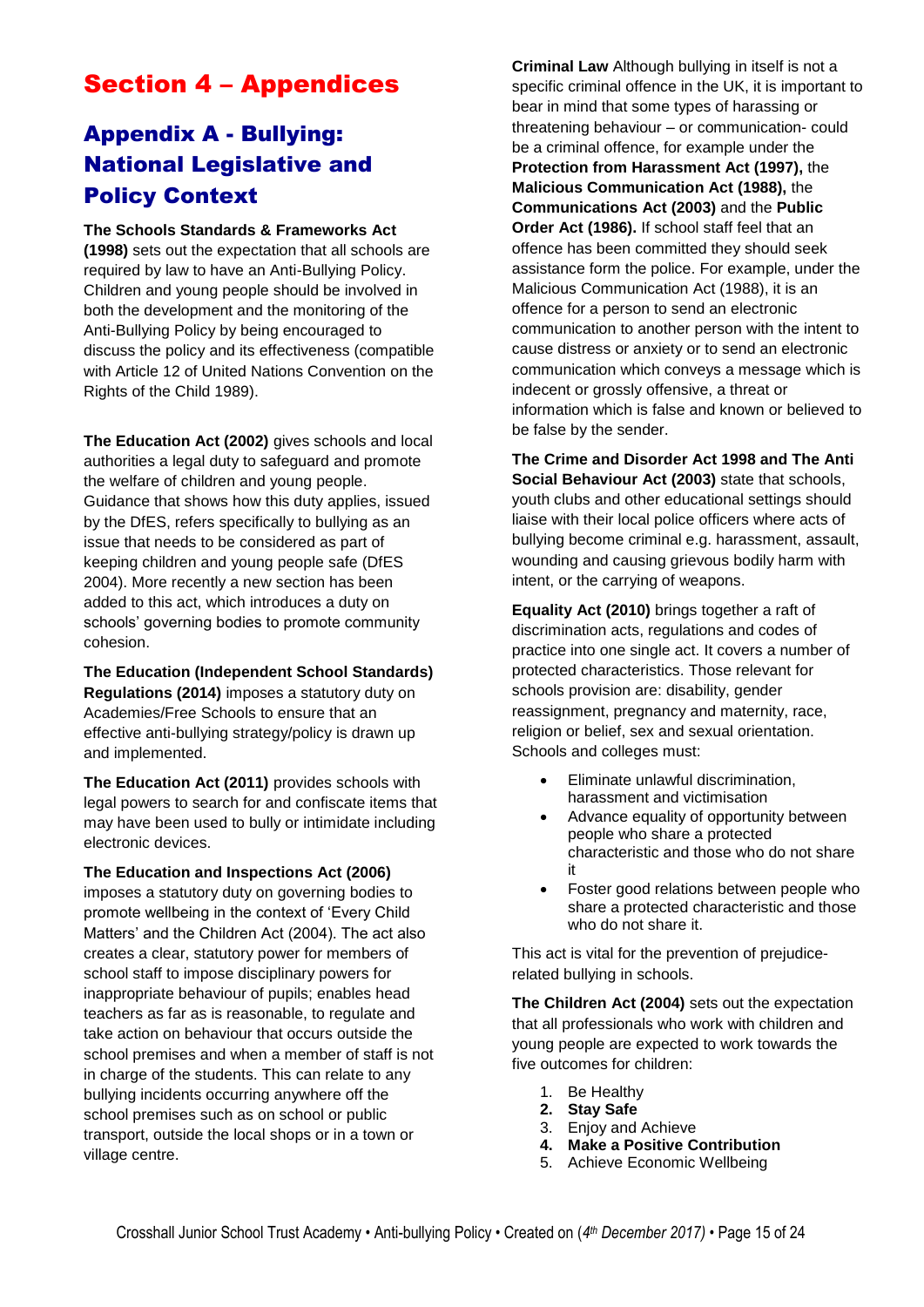Bullying and discrimination feature as high-level aims in two of the five ECM outcomes – 'Stay Safe' and 'Make a Positive Contribution'. Schools and local authorities will be held responsible for ensuring that children and young people in their care achieve these outcomes.

**The Common Inspection Framework (2015)**

requires Ofsted to make a judgement on the effectiveness of leadership and management and pupils' personal development, behaviour and welfare. Under these two criteria inspections will evaluate the effectiveness of measures established by schools to address all forms and types of bullying.

**The Children and Families Act (2014)** requires a Local Authority to produce a Local Offer that demonstrates the arrangements schools in their local area have in place for *"supporting the emotional mental and social development of disabled children and young people and those with SEN (this should include extra pastoral support arrangements for listening to the views of pupils and students with SEN and measures to prevent bullying)"* - SEN Code of Practice June 2014

**The Human Rights Act (2000)** is based on the European Convention on Human Rights. The act contains two articles, which may be of particular relevance to a bullied child who fails to receive protection from bullying:

**Article 3:** 'No one shall be subjected to torture or to inhuman or degrading treatment or punishment'**.**

**Article 6:** 'Everyone has the right to respect for his private and family life, his home and his correspondence'.

In order for a claim to be brought under the Human Rights Act, the bullying would have to be extremely serious and have resulted in physical or psychiatric damage which is supported by strong medical evidence.

**The United Nations Convention on the Rights of the Child (1991)** contains the following articles relating to bullying:

**Article 2:** 'All the rights must be available to all children whatever their race, religion, language or ability'.

**Article 3:** 'A child's best interests should always be the main consideration'.

**Article 12**: 'Children's opinions should always be taken into account in matters that concern them'.

**Article 19:** 'Children have a right to be protected from being hurt or badly treated'.

**Article 37a:** 'No child should be subjected to torture or other cruel, inhuman or degrading treatment or punishment'.

Although the United Nations Convention on the Rights of the Child cannot be upheld in UK courts of law, the European Convention on Human Rights is a relevant international legal instrument that is legally binding; hence it can be enforced in UK courts.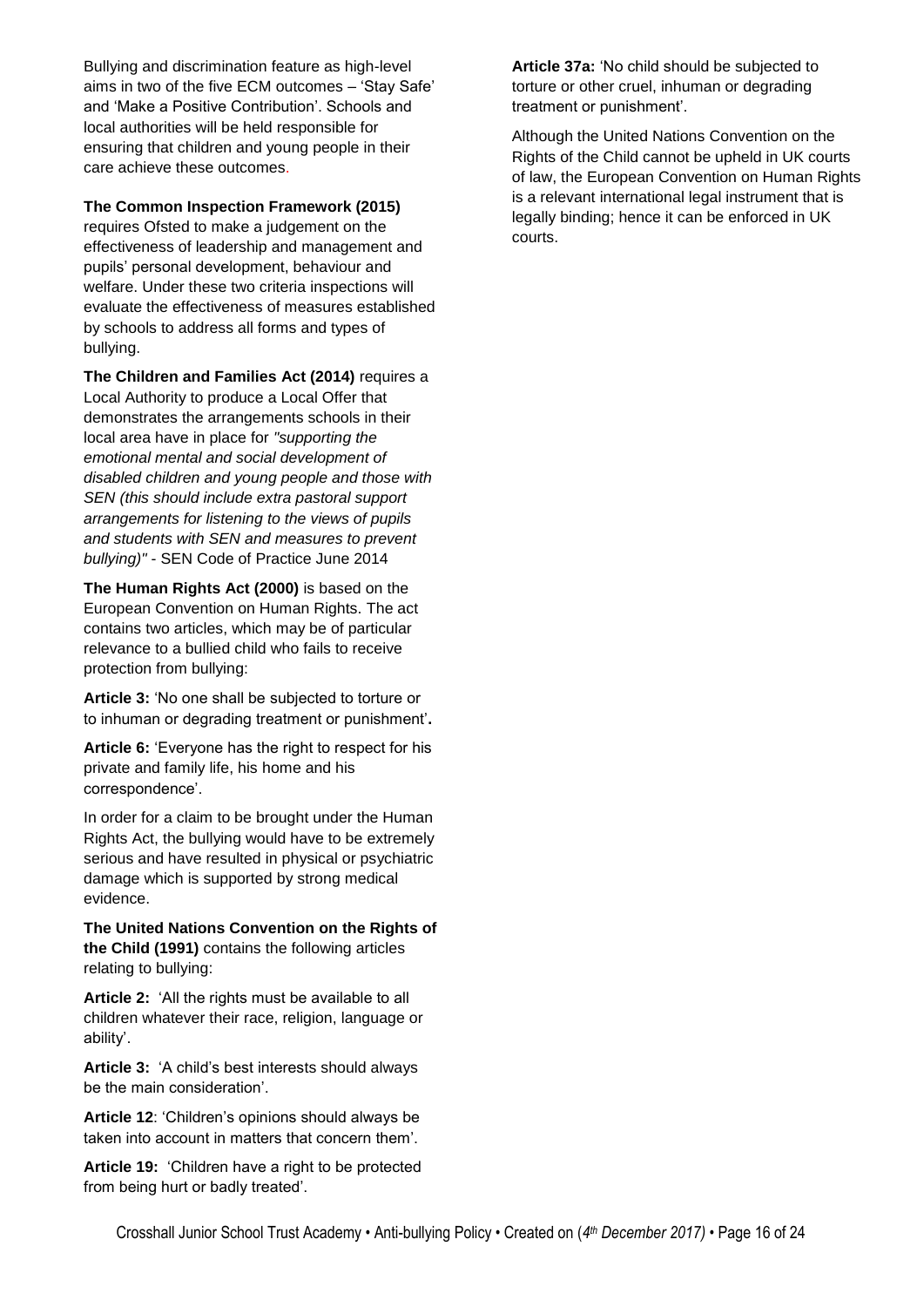#### **This policy reflects recommendations and is consistent with the following national guidance:**

DfE (2016) Behaviour and Discipline in Schools: Advice for headteachers and school staff.

DfE (2016) Behaviour and Discipline in Schools: Guidance for governing bodies.

DfE (2016) Associated guidance for: The Use of Reasonable Force; Screening, Searching and Confiscation.

DfE (2016) Keeping children safe in education. Statutory guidance stating that all school and college members of staff should be aware of the signs of abuse and neglect so that they are able to identify cases of children who may be in need of help or protection. This includes emotional abuse which may involve serious bullying (including onlinebullying), causing children frequently to feel frightened or in danger.

DfE (2015) Working Together to Safeguard Children. Guidance stating that professionals should be alert to the potential need for early help for a child who is showing signs of engaging in antisocial or criminal behaviour or is showing early signs of abuse and neglect.

DfE (2014) Preventing and Tackling Bullying.

It also reflects former national programmes and guidance including:

DCSF (2007) Guidance on the Duty to Promote Community Cohesion

DCSF (2007- 2010) Safe to Learn: Embedding Anti-Bullying Work in Schools:

- **Onlinebullying**
- Bullying involving Children with Special Educational Needs and Disabilities
- Homophobic Bullying
- Bullying around Racism, Religion and **Culture**
- Preventing and responding to Sexist, Sexual and Transphobic Bullying.

DH/DfES (2006) National Healthy Schools Programme

DfES (2005) Primary National Strategy: Behaviour and Attendance

DfES (2005) Secondary National Strategy: Behaviour and Attendance

DfES (2005) Excellence and Enjoyment: Primary and Secondary Social and Emotional Aspects of Learning.

## Appendix B - Inspecting **Schools**

#### Common Inspection Framework 2015

The Common Inspection Framework requires Ofsted to make a judgement on the effectiveness of leadership and management and pupils' personal development, behaviour and welfare. Under these two criteria, inspections will evaluate the effectiveness of measures established by schools to address all forms and types of bullying. At the start of an inspection, inspectors will request records and analysis of bullying, discriminatory and prejudicial behaviour, either directly or indirectly, including racist, disability and homophobic bullying, use of derogatory language and racist incidents.

#### **Grade descriptor for the effectiveness of leadership and management**

#### **Outstanding (1)**

Pupils' spiritual, moral, social and cultural development and, within this, the promotion of fundamental British values, are at the heart of the school's work.

Leaders promote equality of opportunity and diversity exceptionally well, for pupils and staff, so that the ethos and culture of the whole school counters any form of direct or indirect discriminatory behaviour. Leaders, staff and pupils do not tolerate prejudiced behaviour.

Safeguarding is effective. Leaders and managers have created a culture of vigilance where pupils' welfare is actively promoted. Pupils are listened to and feel safe. Staff are trained to identify when a pupil may be at risk of neglect, abuse or exploitation and they report their concerns. Leaders and staff work effectively with external partners to support pupils who are at risk or who are the subject of a multi-agency plan.

Leaders' work to protect pupils from radicalisation and extremism is exemplary. Leaders respond swiftly where pupils are vulnerable to these issues. High quality training develops staff's vigilance, confidence and competency to challenge pupils' views and encourage debate.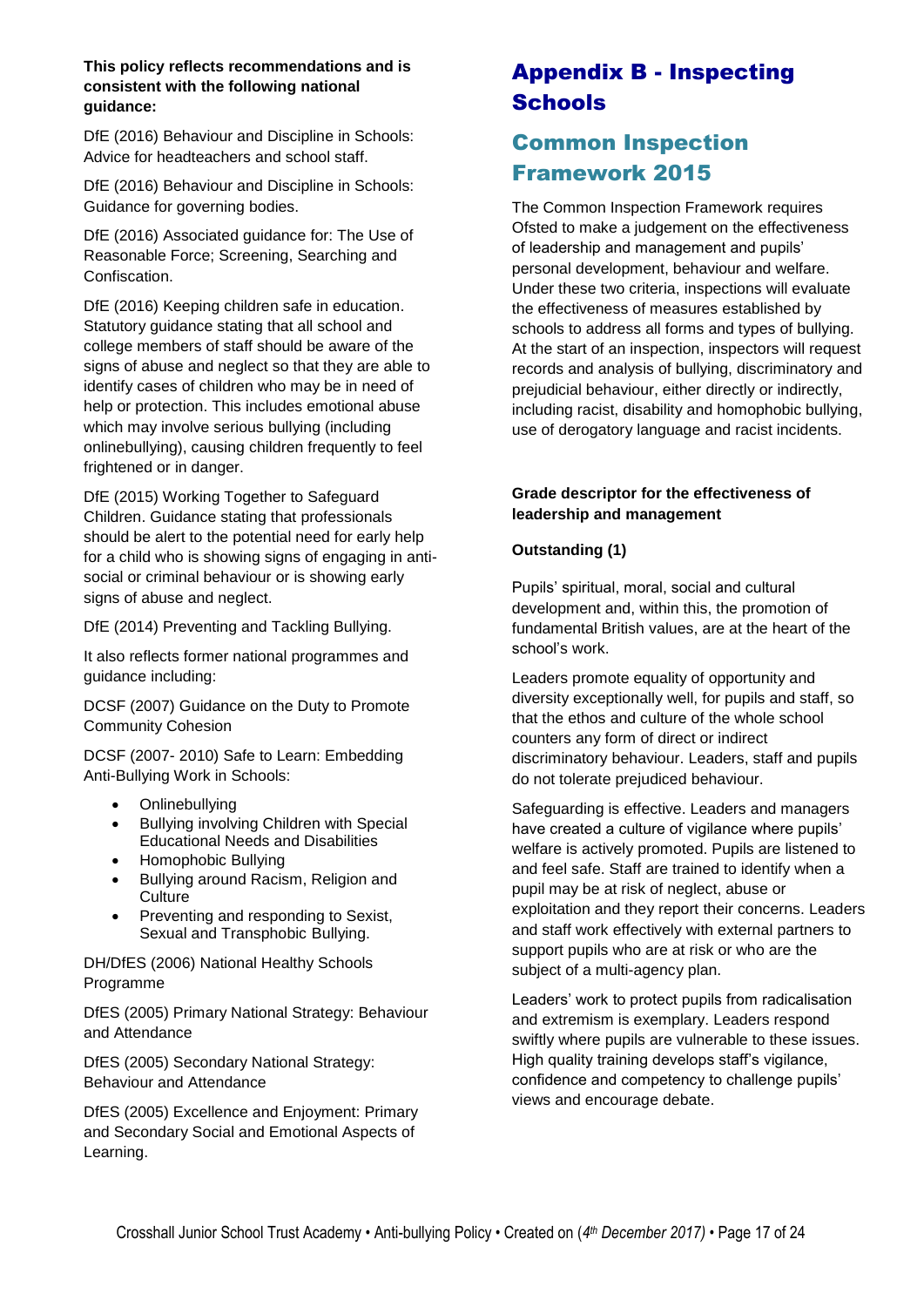#### **Grade descriptor for personal development, behaviour and welfare**

sites; via email; and via images or videos posted on the internet or spread via mobile phones.

#### **Outstanding (1)**

Pupils work hard with the school to prevent all forms of bullying, including online bullying and prejudice-based bullying.

Staff and pupils deal effectively with the very rare instances of bullying behaviour and/or use of derogatory or aggressive language.

The school's open culture actively promotes all aspects of pupils' welfare. Pupils are safe and feel safe at all times. They understand how to keep themselves and others safe in different situations and settings. They trust leaders to take rapid and appropriate action to resolve any concerns they have.

Pupils can explain accurately and confidently how to keep themselves healthy. They make informed choices about healthy eating, fitness and their emotional and mental well-being. They have an age-appropriate understanding of healthy relationships and are confident in staying safe from abuse and exploitation.

Pupils have an excellent understanding of how to stay safe online, the dangers of inappropriate use of mobile technology and social networking sites.

Pupils' spiritual, moral, social and cultural development equips them to be thoughtful, caring and active citizens in school and in wider society.

#### Bullying Forms and Types

#### Forms of Bullying

Bullying behaviour across all types of bullying can represent itself in a number of different forms. Children and young people can be bullied in ways that are:

**Physical** – by being punched, pushed or hurt; made to give up money or belongings; having property, clothes or belongings damaged; being forced to do something they don't want to do.

**Verbal** – by being teased in a nasty way; called gay (whether or not it's true); insulted about their race, religion or culture; called names in other ways or having offensive comments directed at them.

**Indirect** – by having nasty stories told about then; being left out, ignored or excluded from groups.

**Electronic / 'cyberbullying'** – via text message; via instant messenger services and social network

#### Types of Bullying

The term 'prejudice-related' bullying refers to a range of hurtful behaviour, physical or emotional or both, which causes someone to feel powerless, worthless, excluded or marginalised, and which is connected with prejudices around belonging, identity and equality in wider society – in particular, prejudices to do with:

- $\Box$  ethnic, cultural and religious backgrounds
- $\Box$  gender
- $\Box$  gender identity
- $\Box$  sexual identity

 $\Box$  special educational needs and disabilities The above are defined by the Equality Act 2010 as 'protected characteristics' and children and young people can have or be perceived to have more than one 'protected characteristic' and as a result may be bullied because of a number of prejudices.

Schools are advised to log all incidents of racist, sexist, homophobic, biphobic, transphobic (HBT), faith- and disability-related bullying and report them on a regular basis (termly) on the PRIDE website: <https://pride.learntogether.org.uk/>

This enables the local authority to monitor the occurrence of incidents and identify underlying trends in prejudice-related bullying so that appropriate and relevant training and support can be provided to schools. It is important to note that all incidents that are identified as potentially prejudice-related must be recorded, reported and investigated as such. The definition of a prejudicerelated incident is derived from The Stephen Lawrence Inquiry Report (1999) definition of a racist incident: ". any incident which is perceived to be prejudice-related [racist] by the victim or any other person."

In addition to prejudice-related bullying linked with one or more of the 'protected characteristics', children and young people can be made to feel worthless, excluded or marginalised because of other prejudices relating to their home life, for example in relation to issues of care, parental occupation, poverty and social class.

## Bullying related to ethnic, cultural and religious backgrounds

Racist or faith-based bullying is bullying based on a person's ethnic background, colour, religion or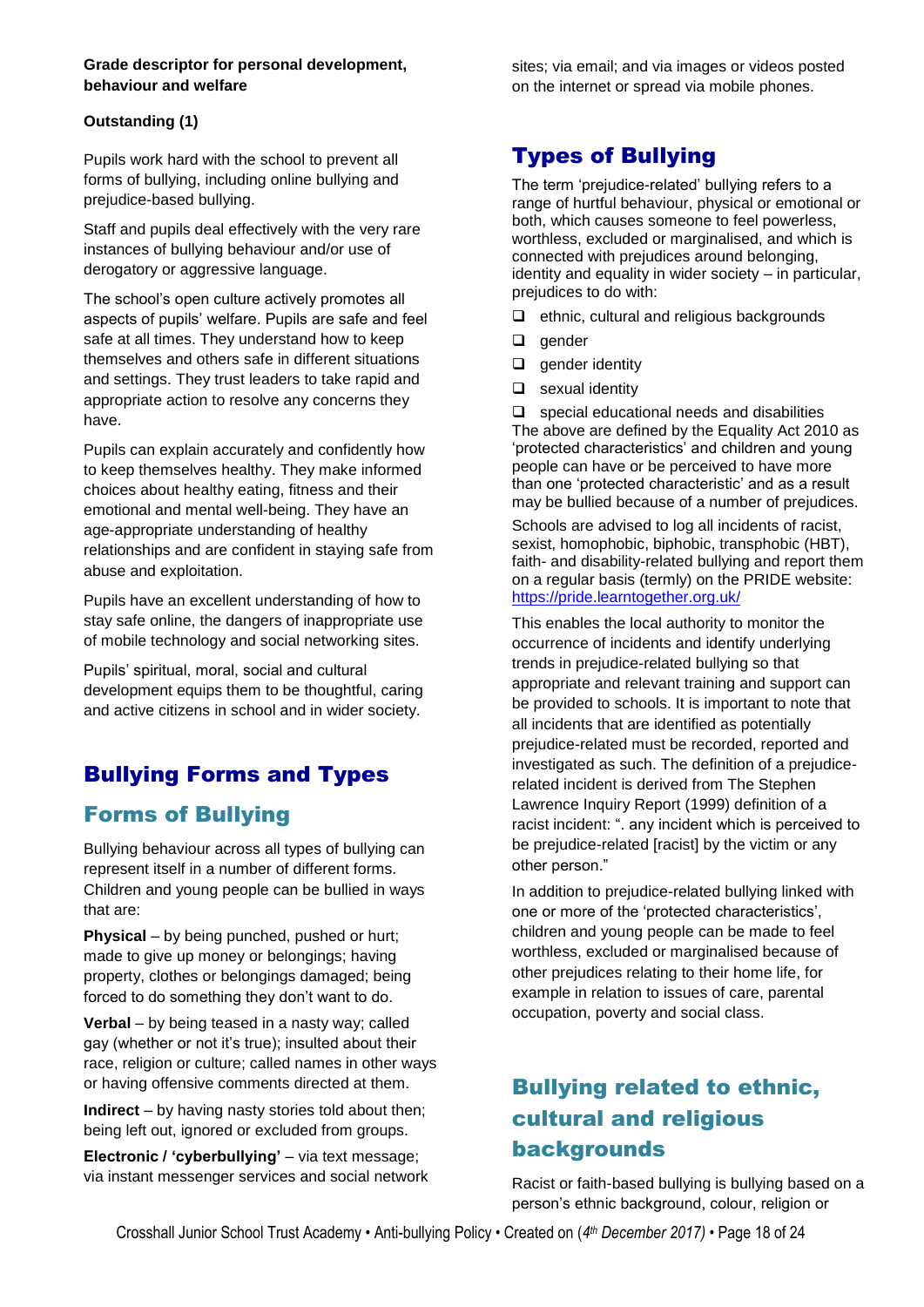cultural heritage. Some surveys and focus groups have found that a high proportion of bullied pupils have experienced racist or faith-based bullying. Recent political and social issues also appear to have been a factor in the rise in this type of bullying and harassment. There is research to support the suggestion that where Black and minority ethnic (BME) children experience bullying, it is more likely to be severe bullying. Moreover, bullying incidents can be a subset of the indirect and direct racist hostility which BME children, children of different faiths and Gypsy, Roma and Traveller (GRT) children can experience in a number of situations.

When racist or faith-based bullying takes place, the characteristics singled out not only apply to the individual child but also make reference to their family and more broadly their ethnic or faith community as a whole. Racist and cultural dimensions in bullying can be seen to heighten the negative impact on a child's sense of identity, selfworth and self-esteem.

#### Bullying related to gender

Sexist and sexual bullying affects all genders. Sexist bullying is based on sexist attitudes that when expressed demean, intimidate or harm another person because of their sex or gender. Gender stereotyping can also have a negative impact on children and young people in that it can limit their aspirations and can make them feel they should not or cannot do certain things, e.g. 'boys don't do ballet' or 'girls can't play football'. Sexual bullying may be characterised by name calling, comments and overt "looks" about appearance, attractiveness and emerging puberty. In addition, uninvited touching, innuendos and propositions, pornographic imagery or graffiti may be used.

### Bullying related to gender identity

Children and young people who do not conform to gender stereotypes or who do not identify with the binary construct of gender (i.e who identify as nonbinary), those identifying as transgender or experiencing gender dysphoria (feeling that they belong to another gender or do not conform with the birth sex ascribed to them) can become targets of transphobic bullying. Gender identity is often confused with sexual identity and so children and young people who do not conform to their perceived gender can also be subjected to homophobic and biphobic bullying. For this reason, homophobic, biphobic and transphobic bullying are commonly linked together as 'HBT' bullying.

## Bullying related to sexual identity or orientation

Homophobic and biphobic bullying involves the targeting of individuals on the basis of their perceived or actual sexual orientation. Evidence of homophobic and biphobic bullying suggests that children and young people who are gay, lesbian or bisexual (or perceived to be) face a higher risk of victimisation than their peers. Homophobic and biphobic bullying is perhaps the form of bullying least likely to be self-reported, since disclosure carries risks not associated with other forms of bullying. The young person may not want to report bullying if it means "coming out" to teachers and parents before they are ready to.

Homophobic and biphobic bullying includes all forms of bullying but in particular it can include:

- Verbal abuse the regular use, consciously or unconsciously, of offensive and discriminatory language, particularly the widespread use of the term 'gay' in a negative context; biphobic abuse such as 'don't be greedy' or 'make your mind up'; also spreading rumours that cause an individual's perceived sexual orientation to be ridiculed, questioned or insulted
- Physical abuse including hitting, punching, kicking, sexual assault and threatening behavior
- Onlinebullying using on-line spaces to spread rumours about someone or exclude them. Can also include text messaging, including video and picture messaging.

#### Bullying related to special educational needs and disabilities (SEND)

Research shows that children and young people with SEN and disabilities are more at risk of bullying than their peers. Public bodies have new responsibilities to actively promote equality of opportunity for all disabled people and eliminate disability-related harassment.

Children and young people with special educational needs and disabilities, whether in mainstream or special schools, do not always have the levels of social confidence and competence and the robust friendship bonds that can protect against bullying. Where children with SEN and disabilities are themselves found to be bullying, in most cases (except those related to specific conditions) schools should expect the same standards of behaviour as those which apply to the rest of the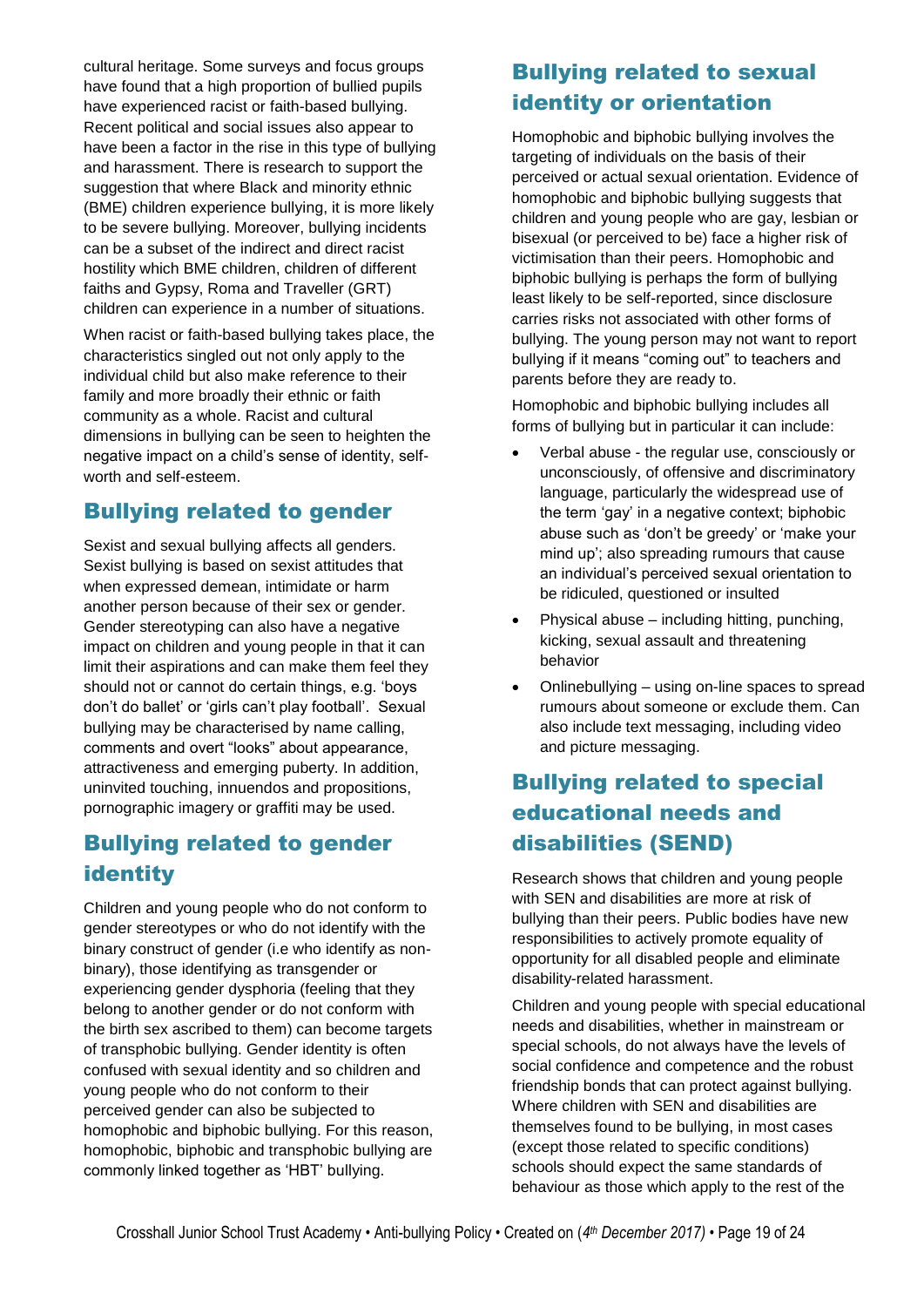school community, having made the reasonable adjustments necessary.

## Bullying related to gifted and talented children and young people

Children and young people who are gifted and talented can be vulnerable to bullying. Their achievements, different interests and advanced abilities can set them apart from their peers and can lead to a sense of not 'fitting in' and feelings of isolation. Their talents and abilities may cause feelings of resentment and jealousy among their peers which may make them targets for bullying behaviour.

## Bullying related to appearance or health conditions

Those with health or visible medical conditions, such as eczema, may be more likely than their peers to become targets for bullying behaviour. Perceived physical limitations, such as size and weight, and other body image issues can result in bullying, and obvious signs of affluence (or lack of it), can also be exploited.

### Bullying of young carers or looked after children or otherwise linked to home circumstances

Children and young people may be made vulnerable to bullying by the fact that they provide care to someone in their family with an illness, disability, mental health or substance misuse problem. Young carers may be taking on practical and emotional caring responsibilities that would normally be expected of an adult. Research has highlighted the difficulties young carers face, including risks of ill-health, stress and tiredness, especially when they care through the night. Many feel bullied or isolated. Children in care may also be vulnerable to bullying for a variety of reasons, such as not living with their birth parents or because they have fallen behind in their studies. Some children and young people are heavily influenced by their communities or homes where bullying and abuse may be common. Some bullying at school may arise from trauma or instability at home related to issues of domestic violence or bereavement or from the experience of being part of a refugee family. Siblings of vulnerable children may themselves be the subject of bullying by association.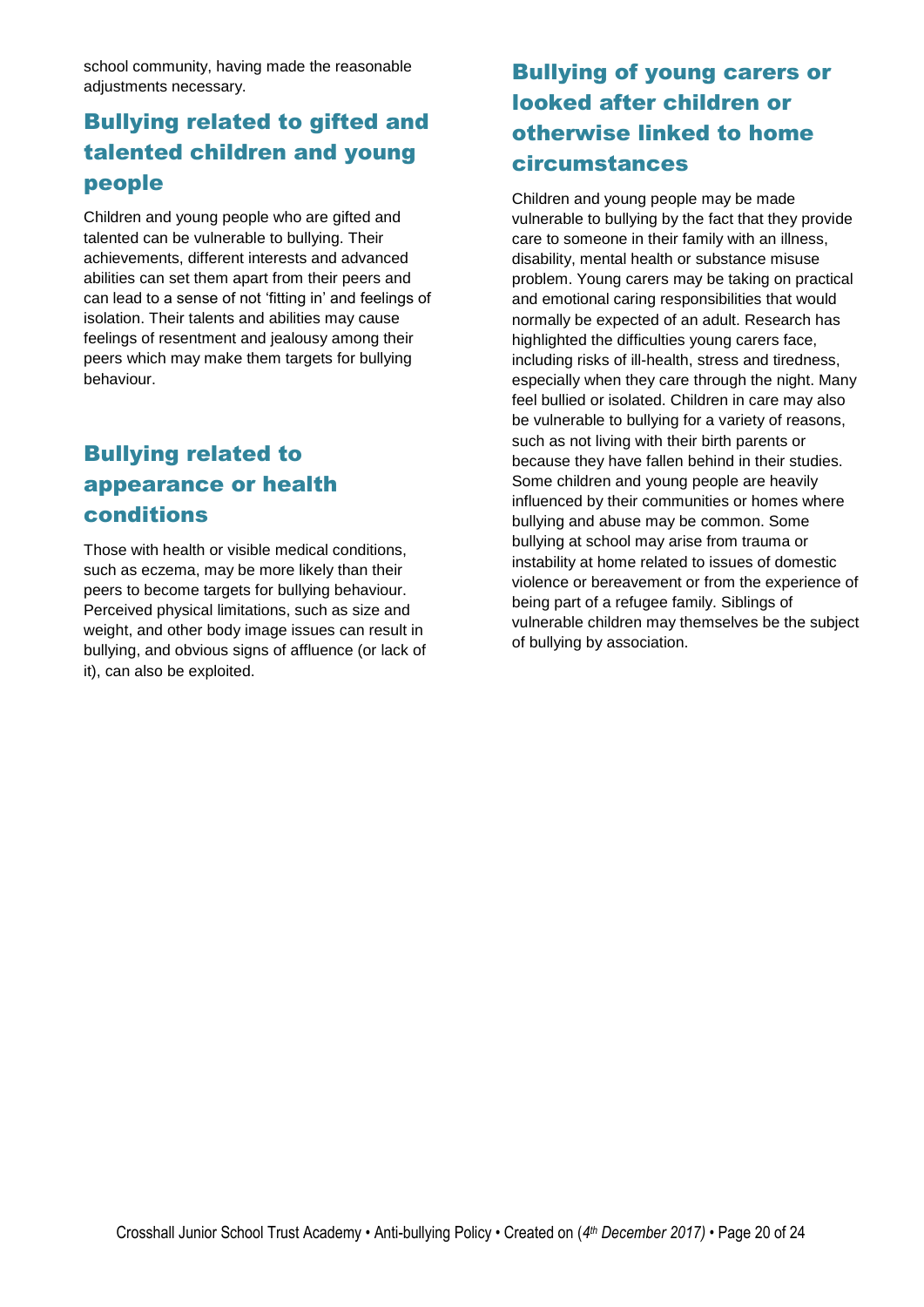## Appendix D - A Sample Bullying Incident Report Form

## Logging information

| <b>SECTION A: ALLEGED BULLYING INCIDENT</b>                                                                                               |                                               |                                 |                                              |  |  |  |  |
|-------------------------------------------------------------------------------------------------------------------------------------------|-----------------------------------------------|---------------------------------|----------------------------------------------|--|--|--|--|
| <b>Target</b>                                                                                                                             |                                               |                                 |                                              |  |  |  |  |
| Name(s):                                                                                                                                  | Age:                                          | Year group:                     | Class:                                       |  |  |  |  |
| <b>Ethnicity:</b>                                                                                                                         | Gender: M/F                                   | <b>SEN Stage:</b>               |                                              |  |  |  |  |
| Home language:                                                                                                                            | Looked-after child: Y / N                     |                                 | Young Carer: Y/N                             |  |  |  |  |
| Member of staff to whom the incident was reported:                                                                                        |                                               |                                 |                                              |  |  |  |  |
| Date of incident:                                                                                                                         |                                               |                                 |                                              |  |  |  |  |
| Time of incident:                                                                                                                         |                                               |                                 |                                              |  |  |  |  |
| <b>Location of incident:</b>                                                                                                              |                                               |                                 |                                              |  |  |  |  |
| Target's Account / Concern of parents/carers:                                                                                             |                                               |                                 |                                              |  |  |  |  |
|                                                                                                                                           |                                               |                                 |                                              |  |  |  |  |
|                                                                                                                                           |                                               |                                 |                                              |  |  |  |  |
|                                                                                                                                           |                                               |                                 |                                              |  |  |  |  |
| Alleged perpetrator(s):                                                                                                                   |                                               |                                 |                                              |  |  |  |  |
| Name(s):                                                                                                                                  | Age:                                          | Year group:                     | Class:                                       |  |  |  |  |
| Nature of incident including details of any injury or damage to property, etc:                                                            |                                               |                                 |                                              |  |  |  |  |
|                                                                                                                                           |                                               |                                 |                                              |  |  |  |  |
|                                                                                                                                           |                                               |                                 |                                              |  |  |  |  |
|                                                                                                                                           |                                               |                                 |                                              |  |  |  |  |
|                                                                                                                                           |                                               |                                 |                                              |  |  |  |  |
|                                                                                                                                           |                                               |                                 |                                              |  |  |  |  |
|                                                                                                                                           |                                               |                                 |                                              |  |  |  |  |
|                                                                                                                                           |                                               | needs and disabilities          | conditions                                   |  |  |  |  |
|                                                                                                                                           |                                               |                                 |                                              |  |  |  |  |
| Gender                                                                                                                                    | Sexual identity                               | Being gifted or                 | Home circumstances                           |  |  |  |  |
|                                                                                                                                           |                                               |                                 | looked-after children                        |  |  |  |  |
| Circle any elements that apply:<br>Form: Physical<br>Verbal<br>Type: Bullying related to<br>Ethnicity/culture and<br>religious background | Indirect<br>Onlinebullying<br>Gender identity | Special educational<br>talented | Appearance or health<br>e.g. young carers or |  |  |  |  |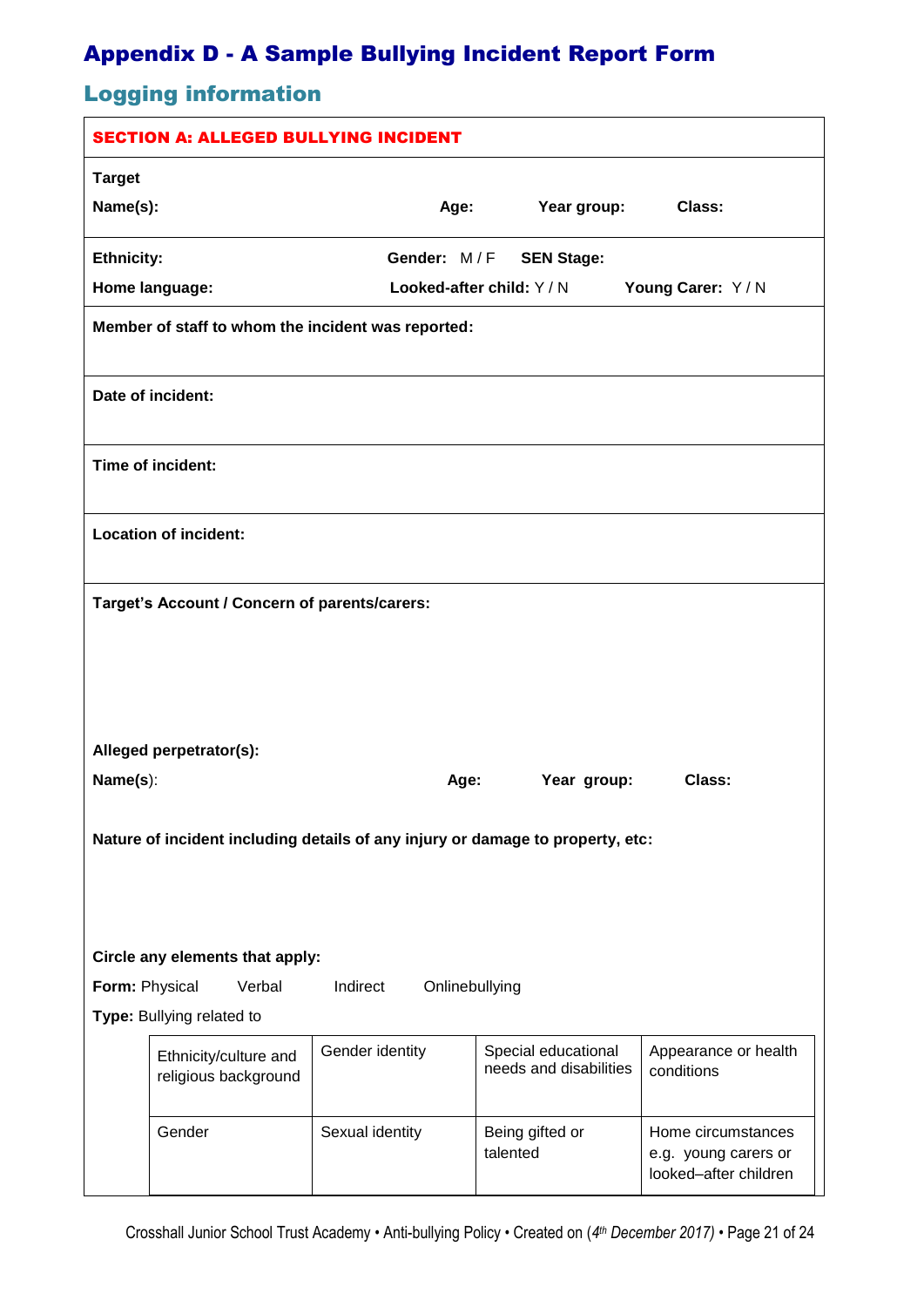| Parents/carers of alleged target(s) informed:                                     |       |      |             |        |  |  |
|-----------------------------------------------------------------------------------|-------|------|-------------|--------|--|--|
| Date:                                                                             | Time: |      |             |        |  |  |
| <b>SECTION B: ACCOUNTS OF THOSE INVOLVED</b>                                      |       |      |             |        |  |  |
| Alleged perpetrator(s) account of the incident                                    |       |      |             |        |  |  |
| Name(s):                                                                          |       | Age: | Year group: | Class: |  |  |
|                                                                                   |       |      |             |        |  |  |
|                                                                                   |       |      |             |        |  |  |
|                                                                                   |       |      |             |        |  |  |
| Bystanders'/ witnesses' accounts of the incident                                  |       |      |             |        |  |  |
| Name(s):                                                                          |       | Age: | Year group: | Class: |  |  |
|                                                                                   |       |      |             |        |  |  |
|                                                                                   |       |      |             |        |  |  |
|                                                                                   |       |      |             |        |  |  |
|                                                                                   |       |      |             |        |  |  |
| Parents/carers of alleged perpetrators informed:                                  |       |      |             |        |  |  |
| Date:                                                                             | Time: |      |             |        |  |  |
|                                                                                   |       |      |             |        |  |  |
| <b>SECTION C: ACTION TAKEN</b>                                                    |       |      |             |        |  |  |
| Details of immediate action taken:                                                |       |      |             |        |  |  |
|                                                                                   |       |      |             |        |  |  |
|                                                                                   |       |      |             |        |  |  |
|                                                                                   |       |      |             |        |  |  |
| Monitoring of action taken and details of follow up and longer term action taken: |       |      |             |        |  |  |
|                                                                                   |       |      |             |        |  |  |
|                                                                                   |       |      |             |        |  |  |

٦

 $\overline{1}$ 

Note: In Cambridgeshire, schools submit termly reports of prejudice- related incidents including bullying electronically on the PRIDE website [pride.learntogether.org.uk/](https://pride.learntogether.org.uk/) Schools can access their ID number for the website by contacting the Cambridgeshire Race Equality and Diversity Service Tel: 01223 703882 Email [creds@cambridgeshire.gov.uk](mailto:creds@cambridgeshire.gov.uk)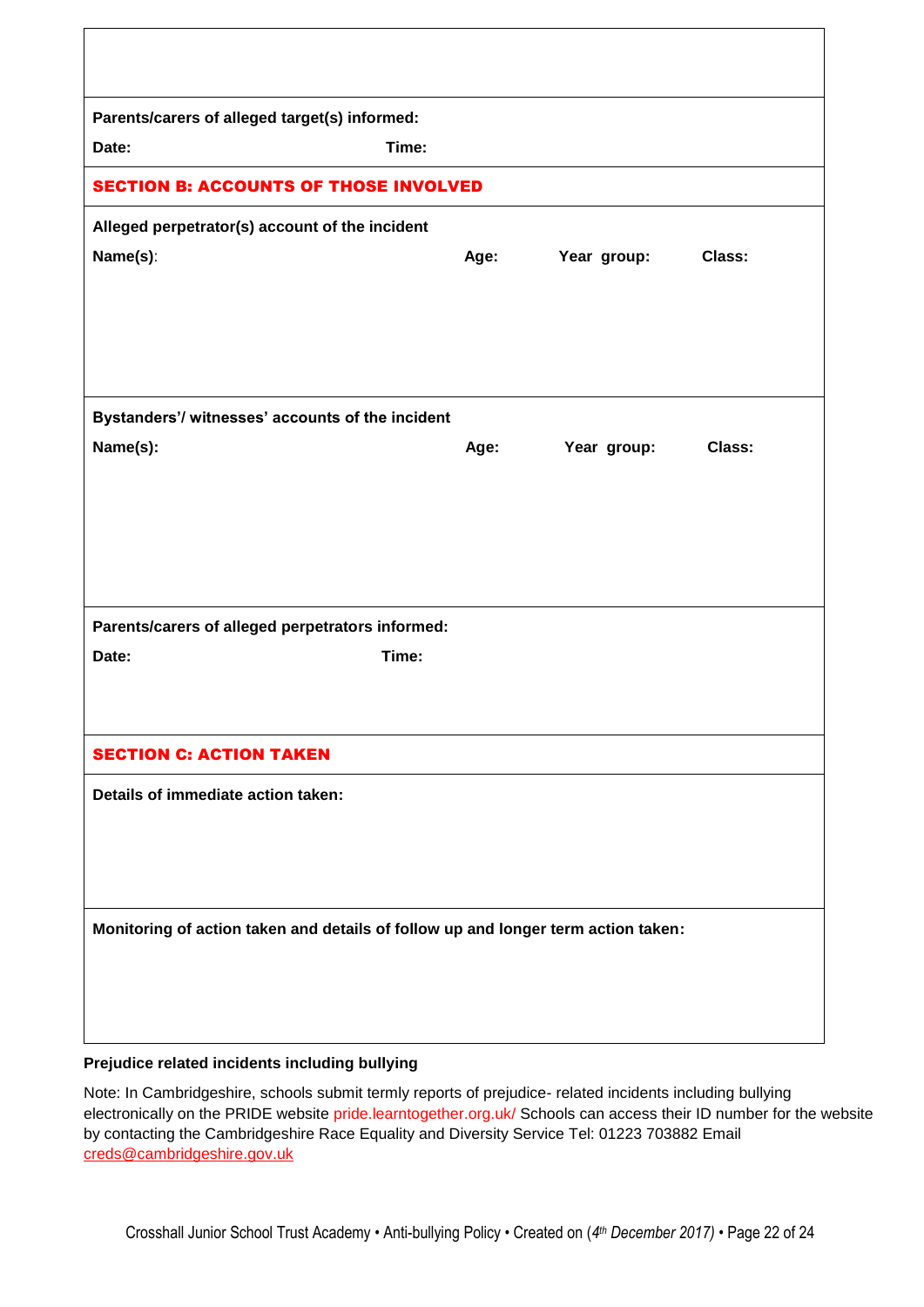## Appendix E - Responding to Incidents of Bullying – The Support Group Method

This appendix outlines the restorative processes and approaches the school will take when responding to incidents of bullying. This appendix includes an outline of *The Support Group Method.* 

#### The Support Group Method – Introduction

The Support Group Method, developed by Barbara Maines and George Robinson, was first outlined in Educational Psychology in Practice (1991). The approach addresses bullying by forming a support group of children and young people who have been bullying and/or have been involved as bystanders. It uses a problem-solving approach, without apportioning blame, giving responsibility to the group to solve the problem and to report back at a subsequent review meeting.

For further information, see [5A The Support Group Method](https://drive.google.com/open?id=0B8aya-vDwpehdGk3OXNpTTF5QnM) and [5B Recording Sheets for the Support Group Method](https://drive.google.com/open?id=0B8aya-vDwpehYUNLSWNGLWdHYVk)

#### **The Support Group Method – A Seven Step Structure**

#### **Step one – talk with and listen to the target**

Aims of this step:

- To understand the pain experienced by the target
- To explain the method and gain permission to proceed
- To discuss who will make up The Support Group
- To agree what will be recounted to the group.

#### **Step two – convene a meeting with the people involved**

The facilitator arranges to meet with the group of children who have been involved and suggested by the target. A group of six to eight children works well. This is an opportunity for the facilitator to use their judgement to balance the group so that helpful and reliable children are included alongside those whose behaviour has been causing distress. The aim is to use the strengths of the group members to bring about the best outcome.

#### **Step three – explain the problem**

The facilitator starts by telling the group that s/he is worried about the target who is having a very hard time at the moment. By asking the group to listen to his/her own worries, the facilitator can divert some suspicion or irritation which might be directed towards the target.

The facilitator recounts the story of the target's unhappiness and may use a piece of writing or a drawing to emphasise the target's distress. At no time does the facilitator discuss the details of the incidents or allocate blame to the group.